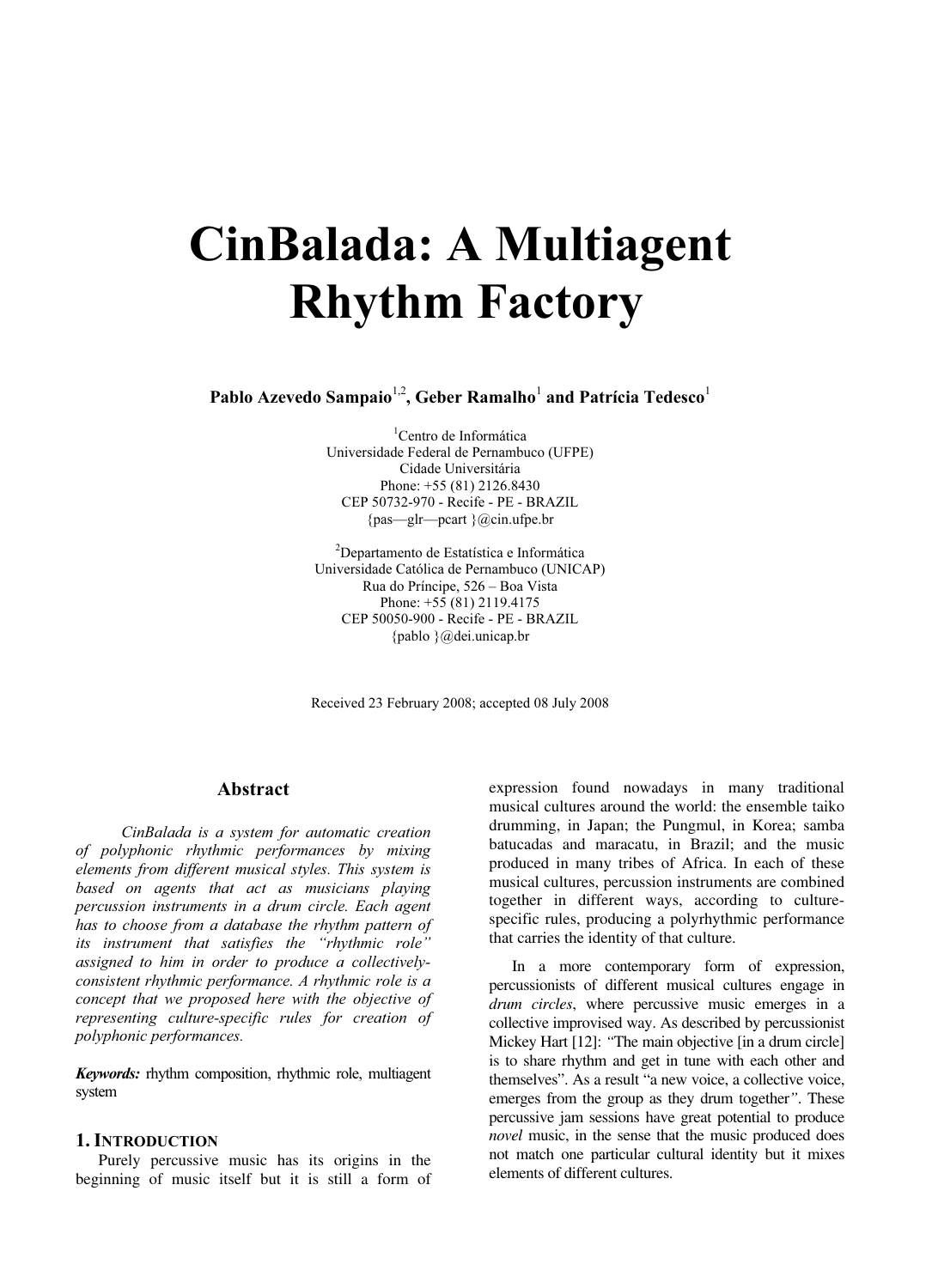The research here presented was inspired by these intercultural encounters. We wished to create a computer tool to generate polyphonic percussive music by the combination of elements from different cultures. Instead of focusing in one particular culture, we aimed at mixing different cultures by using parameterized methods, in order to make the tool useful for experimentation with rhythms. Human composers could use it to test different ideas of percussive arrangements, for example.

A second goal of our research (directly linked to the first one) was to study ways of representing the culture-specific rules that govern human percussive performances. Moreover, we wished to study how these rules could be combined, in order to produce intercultural percussive music. This goal is obviously based on the assumption already present that new music can be produced in drum circles by the combination of elements of diverse cultures.

The result of our research was the creation of the  $CinBalada<sup>1</sup>$  system, in which intelligent agents simulate percussionists playing in a drum circle. To represent part of the cultural-specific knowledge, the system is based on pre-recorded rhythmic patterns classified by its instrument and by its original culture. Beyond the rhythmic patterns themselves, we assumed that the different cultures also employ different rules to combine the rhythms together in polyphonic contexts. So, we proposed the concept of rhythmic role as a means of representing the rules that one specific culture uses when playing rhythmic patterns of one particular instrument (or group of similar instruments). At a lower abstraction level, we studied mathematical measures of combination between rhythms to be used to model the rhythmic roles' rules.

In the next section, we introduce the requirements of the CinBalada rhythm generation system. Then we present the state of the art in systems for rhythm generation. The following section reviews rhythm representation and evaluation techniques employed. Then, we explain the higher-level architecture of the CinBalada. The results are then discussed, based on an experiment for evaluation of the system. Conclusions and future work are presented in the last section.

# 2. REQUIREMENTS

As we observed in the last section, the scenario that inspired this research is that of an improvised intercultural rhythmic group performance, where

musicians only play percussion instruments. Experienced musicians that take part in a meeting like this can soon adjust themselves to the rest of the group, usually keeping the resulting collective performance esthetically attractive. We wanted to apply a similar idea in a computer system for polyphonic rhythm generation.

Thus the first and most important step in this research was to try to understand what knowledge is involved in the generation of a rhythmic group performance. This involves getting a better understanding of the rhythmic dimension in music, particularly how to *represent* and how and *combine* rhythmic patterns.

Therefore, the main musicological goal of this research is to investigate possible answers for the following questions related to polyphonic rhythmic performances:

- • How to play just one percussion instrument in a musical (or human-like) way?
- • What features a human perceives in a rhythmic pattern and how to calculate them?
- • What rules of combination can be used by the musicians to produce a group performance?
- • How the knowledge above can be organized to model culture-specific rules?

As a result of this investigation, the second step of this research was to develop a sort of factory, workshop or laboratory for experimentation with rhythms, which could be used by musicians to explore new combinations of polyphonic/polyrhythmic music material to be used in compositions and arrangements. With this scenario in mind, we established the following requirements:

- (i) Musical quality. The system must be able to produce music that is pleasant to humans.
- (ii) Rhythmic polyphony. The system must produce music that reproduces multiple percussionists playing together in a drum circle. Free combination of percussion instruments should be allowesd.
- (iii) High-level parameterization. Users (that we assume to be musicians) must be able to tailor the system's outcomes in an intuitive way. Some of the parameters must be models of cultural elements to allow the user to mix different styles.
- (iv)Diversity of outcomes. The system must produce different musical outcomes for different parameters. Small variations are also

<sup>&</sup>lt;sup>1</sup> The name comes from the junction of the acronym for the Center for Informatics (CIn) at UFPE and the name of a Brazilian percussion group.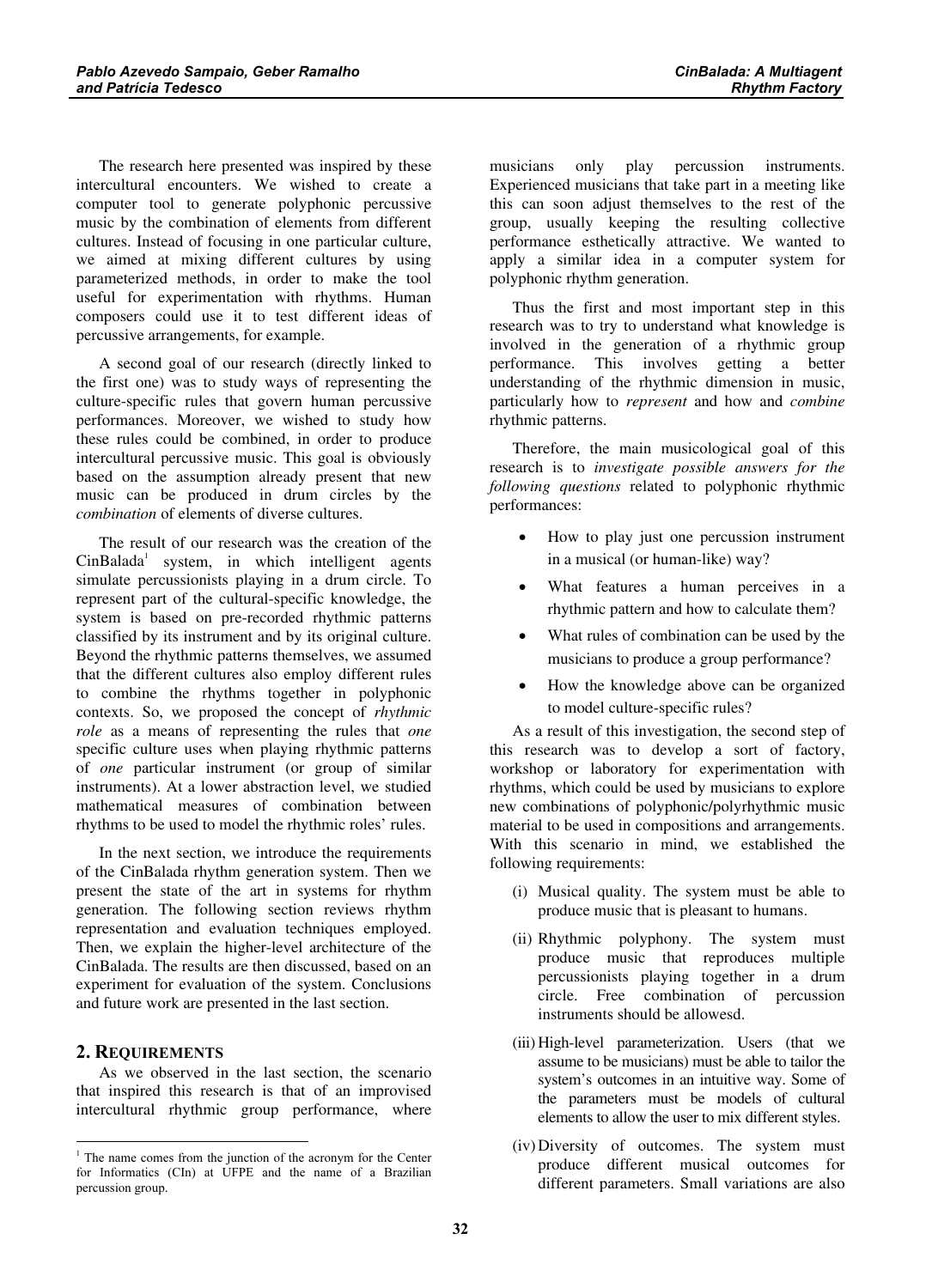desired between outputs created with the same set of parameters.

(v) Response time. After having the parameters set, the system must produce its output in short time, so that the user can quickly try new parameters, if he wants to. A few seconds is assumed to be a good response time.

In the following section, we analyze previous works in automatic rhythm generation comparing them with the goals described in this section.

# 3. AUTOMATIC RHYTHMIC COMPOSITION

In this work, we assume automatic composition systems as those that are able to solve the problem of combining musical elements (e.g., notes, phrases or chords) into a more complete musical part, which may be a full composition or just a melodic line, for instance.

The literature describes many systems matching this definition [23]. Although systems focusing pitchbased composition are by far the most common, there has been a growth in the number of systems focusing on the generation of purely percussive music in the last years. We will call them "percussive composition systems" in the rest of this paper. This classification does not include systems that compose rhythmic sequences not bound to any particular percussion instrument but intended to aid musicians in the composition of musical parts for other instruments, as [21] and [5].

A great number of techniques can be employed in automatic composition. In the composition of percussive music it is not different – we have found percussive composition systems developed with the following techniques: genetic algorithms, intelligent agents, CA automata, and a purely musicological approach.

In the following subsections, we analyze systems for percussive composition of all these different techniques. The first two techniques have many representatives and will be presented in specific subsections, while a third subsection will explain the rest of the systems. The fourth subsection compares the systems.

#### 3.1. GENETIC ALGORITHMS

In a general description, a system based on a genetic algorithm evolutes populations of rhythmic patterns using operators to transform them and a fitness function to evaluate their esthetical quality. After a number of generations, the system provides the remaining rhythmic patterns as output. The six

systems for percussive composition that we found can be divided according to the technique used for building its fitness function: neural networks [4][25], interactive user evaluation [13][24][34] and critical damped oscillator [41].

One thing that is common to systems that used neural networks is that were both intended to reproduce one or more pre-defined musical styles. The system described by Burton in [4] had an ART neural network trained to cluster drumset's patterns of different musical styles and used proximity to the cluster as the fitness functions. The other system, described by Pearce in [25], used as fitness function a MLP neural network trained with drumset's rhythmic patterns in the "drum & bass" style.

Three systems seemed to have no target musical genre and used a human to take the role of the fitness function by subjectively rating the musical quality of rhythmic patterns [13][24][34]. Horowitz [13] described a system from generation of rhythmic patterns for typical drumsets, while Pazos et al. [24] and Tokui and Iba [34] allowed free percussion ensembles. An interesting detail in the work of Tokui and Iba [34] is that they used a MLP neural network to learn the user preferences and filter out rhythms that the user is not likely to enjoy on each iteration, letting to the user the role of evaluating the remaining patterns.

Finally, Tzimeas and Mangina [41] designed the SENEgaL system to create polyphonic rhythmic patterns similar to some musical cultures from West Africa. The system is loaded with some rhythmic patterns taken from those cultures that the user can combine in a score to create a kind of template for the final polyphonic composition. For each small rhythmic pattern in the template, the user defines a target ratio which indicates how frequently the given pattern should appear in the generated composition. If the rhythmic patterns of an instrument have 100% as total ratio, for example, the SENEgaL system will not change the line for the given instrument in the final composition. Inspired on critical damped oscillators (from Physics), the fitness function directs the whole population for the target ratios by dynamically adapting its weights for each observed ratio if the population as a whole starts to diverge from the target values.

#### 3.2. MULTIAGENT APPROACH

In this approach, intelligent agents are designed to act as percussionists playing in groups. Agents are autonomous to take decisions (i.e. to compose their parts), but a coordination mechanism is necessary to create coherent group performances. Rhythmic systems with the multiagent approach can be divided according to the following main purposes: evolution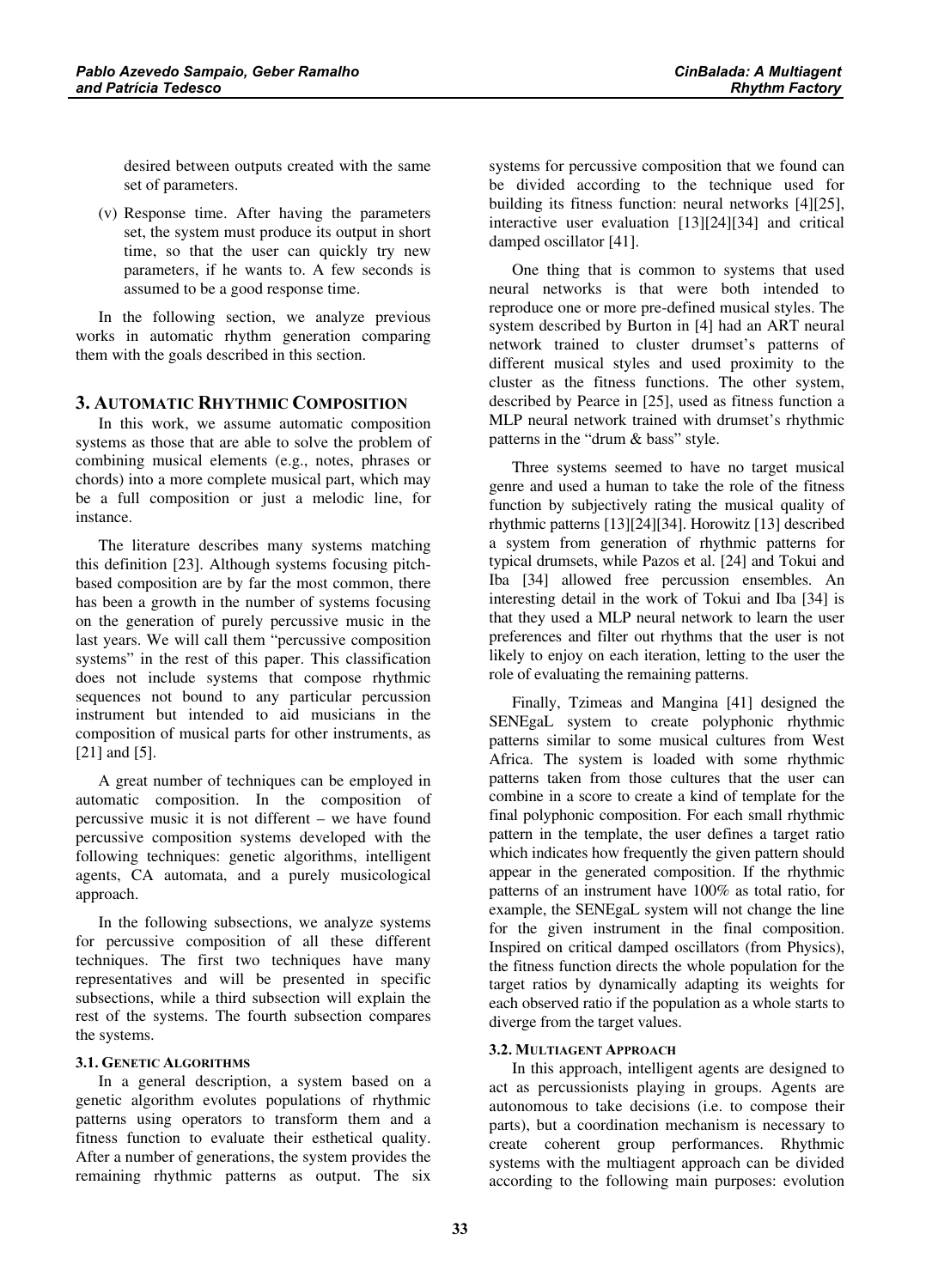of rhythms  $[22]$ , evolution of repertoires  $[9][18][19]$ , generation of percussive accompaniment [20] and a tool for generation of polyphonic rhythms [7].

A system for evolution of rhythms is described by Pachet in [22]. In his system, polyphonic rhythms emerge from repeated interactions between rhythmic agents. As the author, states: "these agents engage into a dynamic game which simulates a group of human players playing [percussive instruments together], in real time". Each agent in the system is configured with an initial rhythmic pattern and a set of transformation rules selected by the user from a database. The rules, which are periodically tested during the performance, have a pre-condition that, when satisfied, fires an action that modifies the agent's rhythmic pattern. An example of rule is: "if there is a strong beat where the agent does not play, then add some note in this beat". The goal of the research is basically to create an understanding of the effects of these rules in the generation of a polyphonic performance.

The three systems aimed at evolution of rhythmic repertoire are apparently inter-related [9][18][19]. As a common guideline, all these systems are based on the assumption that a repertoire of typical rhythmic phrases in a musical culture emerges by the repetitive listening of similar patterns. In [9], Gimenes and Miranda present the RGeme system that evolves a repertoire of rhythmic patterns. However, the system does not output a musical composition, but just a ranking of the most important monophonic rhythmic patterns in a set of scores provided as inputs.

In [18], Martins and Miranda advance in the previous idea of evolution of rhythmic repertoires by creating an agent that simulates the human's limitation in acquiring and storing musical information, which is now expanded to polyphonic rhythms. The paper describes the internal modeling (with neural networks) of the agent, but no music generation module is described. Then, in [19], the same authors (ignoring the proposed model) describe a system where agents interact according to different algorithms (which in multiagent terminology could be described as negotiation protocols) to develop rhythmic repertoires. At a lower level, these interaction algorithms can also transform the individual rhythmic patterns that form the repertoires. The resulting rhythmic patterns are monophonic, but a general algorithm for combining them into polyphonic rhythmic patterns is also described.

With a different goal, Murray-Rust proposes the VirtuaLatin system for generation of percussive accompaniment [20]. The system is designed as a collection of musician agents playing in a band of the

Cuban-inspired genre known as salsa. However, the work focused on the development of only one intelligent agent – the *timbalero*, which is the percussionist in a salsa band. Other agents only reproduce pre-recorded lines of their instruments. The timbalero agent receives as input all bars reproduced by the other agents. Then, it applies an original algorithm to generate an arrangement for salsa percussion that is suitable for the context. Based on the GTTM [15], the timbalero's algorithm has four stages of analysis (activity, harmony, rhythmic and parallelism) that creates a higher-level representation of the piece with information like: hierarchical sections, harmony and instrumentation level (sum of all note durations). From this representation, the system applies a set of rules to select the best rhythmic pattern from a pre-defined database of common salsa rhythmic patterns. To evaluate his system, Murray-Rust [20] conducted experiments to compare a salsa accompaniment generated by the system with an accompaniment recorded from a human musician for the same song. In the experiments, VirtuaLatin was able to fool the general public, but not the expert musicians.

The only system found in the multiagent approach whose primary goal was the generation of polyphonic rhythms was the Kinectic Engine, developed by Eigenfeldt [7]. In the Kinectic Engine, intelligent agents play percussion instruments and interact between themselves to produce a coherent rhythmic performance in real time. The system receives only one high-level parameter from the user which is the desired overall density (in number of onsets) of the performance.

Agents in the Kinectic Engine [7] are modeled with a type and a personality. The type indicates which instrument an agent can play (grouped by similar timbers) and the level of density and variation that is expected from its individual rhythmic patterns. The personality of an agent indicates other features that are expected from its rhythmic patterns (such as: downbeat, offbeat and syncopation) or from the agent itself (such as: responsiveness to global changes, sociability and duration of social interactions). Agents may interact when they have too similar or too dissimilar rhythmic patterns. However, the interaction only occurs if allowed by sociability parameters of the agents' personalities.

# 3.3. OTHER APPROACHES

Two other systems used different technical approaches for the development of systems for percussive composition. One of them is described by Brown in [3]. It uses a CA Automata for the evolution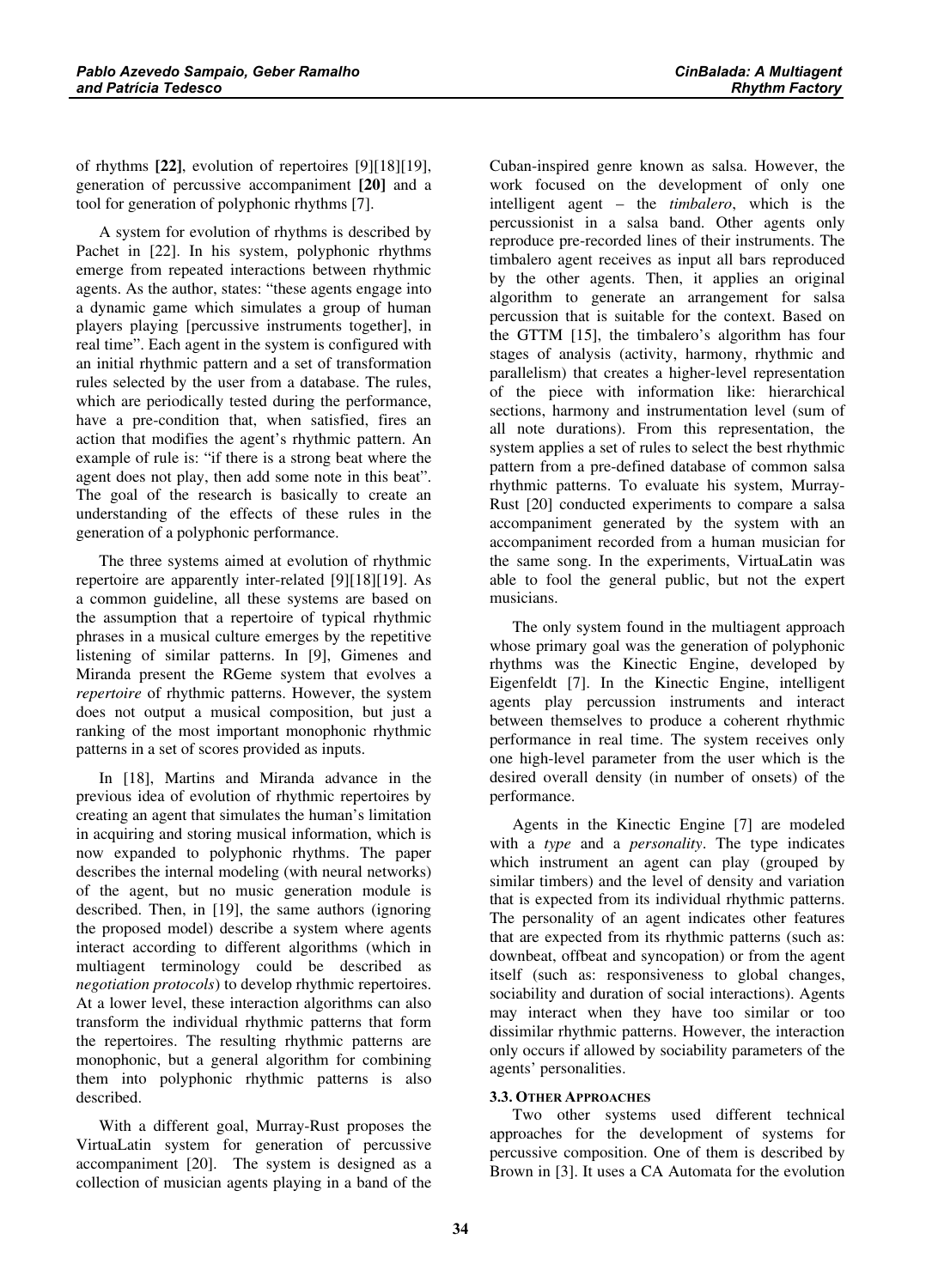of monophonic rhythmic patterns. However, analogously to the multiagent system proposed by Pachet [22], the main goal of Brown's work was to study the effects of CA rules in the evolution of rhythmic patterns instead of focusing on the generation of good-quality musical material.

On the other hand, the Ambidrum system proposed by Gifford, Toby and Brown [8] has the clear goal of generating percussive composition with good quality. The system is based on the idea that good music should possess a balance between novelty and coherence. Therefore, the core of the system is a measure of coherence, which is used to evaluate the coherence between the metric and some attributes of a rhythmic pattern for a drum kit. A set of target coherence levels provided as input are used by the system to modify the rhythmic pattern in successive iterations, until it reaches the target levels of coherence.

#### 3.4. DISCUSSION

Analyzing the genetic approach, systems that used human evaluation [13][24][34] and the SENEgaL system [41] (which used the critical damped oscillator) reported more consistent outcome of goodquality and varied musical material than those with neural networks [25][4]. However, the use of repeated human evaluation in each generation of a genetic algorithm is a slow and tiring process, which is known in the literature as the *fitness bottleneck* problem<sup>2</sup> [1]. Therefore, the genetic system that more closely satisfies the requirements for our research is the SENEgaL system. However, the system suffers from long running times of 3 or 4 minutes, inadequate for our purposes.

The approach which can more naturally simulate percussionists playing in drum circles (which is the inspiration for our work) is the multiagent one; and the Kinectic Engine [7] is a close match for our requirements. However, the system has just one parameter, while we wish to offer more parameters to let the user adjust the composition in a personal way. Furthermore, our aim was to create an environment where cultural elements could be mixed in a controlled way, but the Kinectic Engine does not provide separation between elements of different musical cultures.

Finally, from the two other systems, the Ambidrum is the more relevant. However, like the Kinectic Engine it also does not considered cultural variations in the generation of the output. It is also devoted to

typical drumsets and does not allow free percussion instruments as we desired.

As we described in section 2, the development of the CinBalada system involved the investigation of possible answers for some musicological questions (there presented). In the next sections we analyze some techniques found in the literature that could answer some of those questions.

# 4. RHYTHMIC REPRESENTATION AND **EVALUATION**

A central issue in the system we intend to build is to represent rhythm in a way that favors reasoning about it. MIDI, for example, is a common representation for the output of systems for automatic composition but gives no information of the perceptual structure of a piece of music. Therefore, it is necessary to work with more abstract representations of rhythms, from which we can extract properties that capture some characteristics of human perception of music.

In the next subsection, we provide a brief survey of the literature on abstract rhythm representation, giving emphasis on the models adopted in our system. Then, in the following subsection, we present some measures that can be applied either to extract properties from monophonic rhythms or to compare two given monophonic rhythms in some way.

#### 4.1. REPRESENTATION

Let us start analyzing the traditional notation in scores for comparison purposes. Figure 1 shows an example of such notation for the Rumba rhythmic pattern. As it can be seen in the figure, there can be different notations for rhythmic patterns.



Figure 1: Alternative notations for the Rumba rhythm.

The second notation, specifically, shows a series of notes and rests with the same duration, which happens to be the atomic beat (or isochronous pulse) in this context. From this representation, one can think of a box representation in which cells represent the atomic beats. This notation is called TUBS (Time Unit Box System) [35] and it can easily be represented in binary notation by putting 1 to indicate an onset and 0 for silence or inter-onset intervals. As an example, the Rumba pattern is represented in TUBS in Figure 2.

 $2$  Tokui and Iba [34] tried to reduce this problem but their system still required repeated user interaction.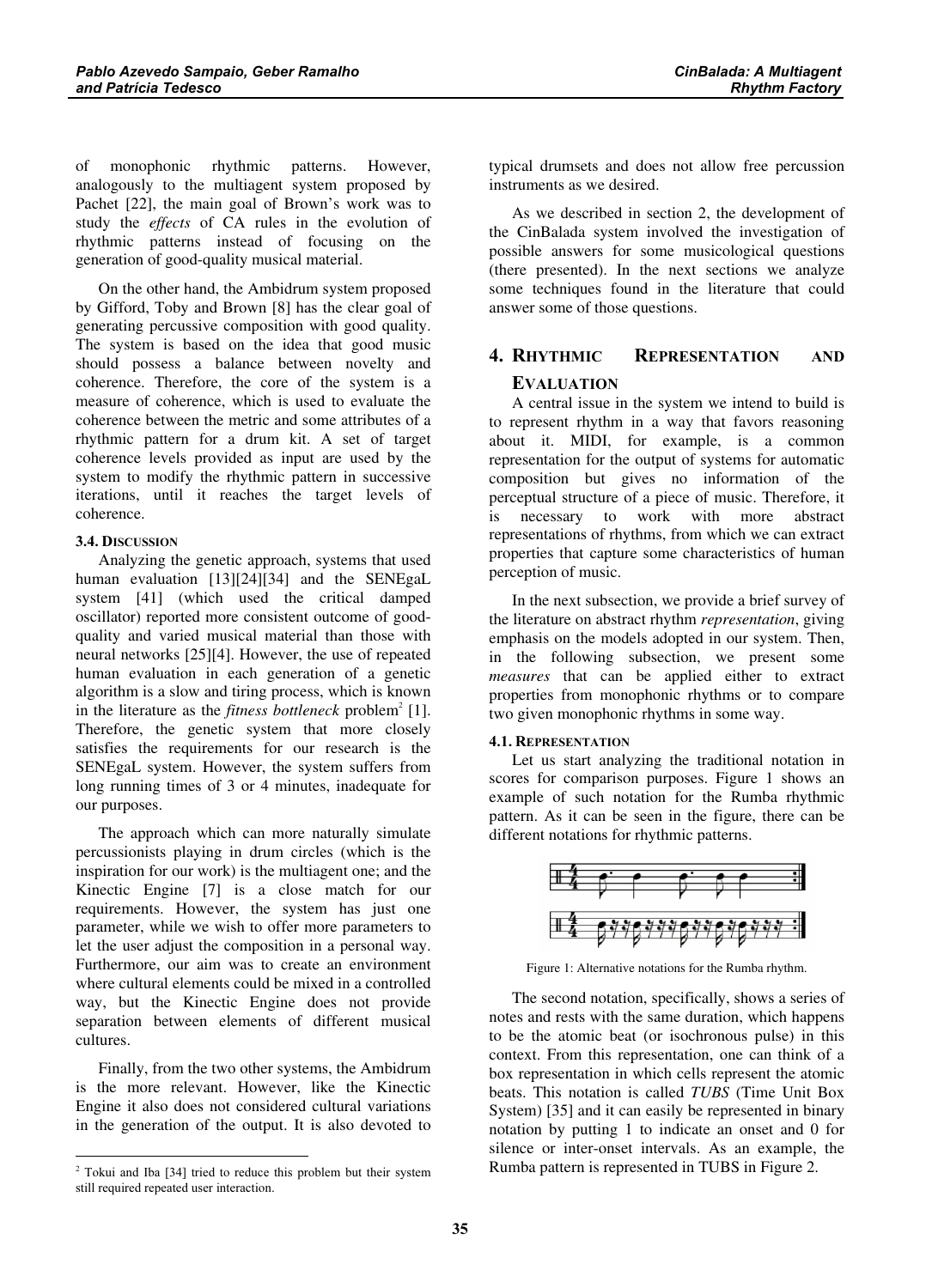

Figure 2: Rumba in TUBS notation.

From the TUBS representation, other representations can also be derived. One of them is just a vector with the number of the cells (in the TUBS representation) where the onsets occurs and we call it the *onsets vector*. For example, looking at the number of the cells where onsets occur in Figure 2, the Rumba pattern becomes the onsets vector  $(0,3,7,10,12)$ .

However, intervals between onsets are probably more relevant to human perception than just the onsets positions. So, another representation, that we cal interonset intervals vector [35], can easily be computed from the onsets vector by subtracting adjacent onset positions. Using Rumba as example again, we have the following inter-onset vector: <3,4,3,2,4>. In previous percussive composition systems, the most common representations used are variations of the TUBS (as in [3]) and of the inter-onset interval vector (as in [41] and in [19]).

Another approach, which was not found on previous percussive composition systems, consists in using geometric elements to give a visual perception minimally correlated to the auditory musical perception. One of such geometric representations consists in representing rhythms as polygons [35]. This can be done by dividing a circumference in equally-spaced points according to the atomic beat (like in TUBS), then marking the positions where the onsets occur and, finally, linking the points. Rumba is shown in the *polygonal representation* in Figure 3.



Figure 3: Rumba in polygonal representation.

Another geometric representation is the  $TEDAS$ (Time Elements Displayed As Squares) notation, first proposed in [11] to study the speech rhythm. It can be applied to musical rhythms by representing inter-onset intervals as squares placed side by side, as in the Figure 4 below.



Figure 4: Rumba in TEDAS representation.

A property of the TEDAS representation is that the vertical axis displays the inter-onset intervals, while the horizontal axis keeps the precise time of each onset (analogous to the TUBS representation). For easier computational manipulation, the TEDAS can be treated as a vector in which each position holds the corresponding vertical value. This representation is called *chronotonic vector* [38]. The Rumba rhythmic pattern has [3,3,3,4,4,4,4,3,3,3,2,2,4,4,4,4] as its chronotonic vector, for instance.

We would like to remind the reader that the representation mechanisms presented in this section were those that we found relevant in our research, but other representations are described in literature. As an example, a representation scheme which was not used in our CinBalada system is the *density spread* of the Kinectic Engine [7], which weights each higher-level beat of the metric according to the number of notes it contains. Thus, Rumba could be described by the vector |2,1,1,1|. A related topic, which is also omitted here, are representations of the meter, such as those proposed by Lerdahl and Jackendoff [15] and by London [16].

In the next subsection we describe how the representations schemes presented here can be used for the extraction of musical features and for making comparisons between rhythms.

# 4.2. EVALUATION

Compared to domains such as harmony, counterpoint and orchestration, rhythm is one of the least understood topics in music theory and musicology literature. Processes related to rhythmic development of a performance and to the combination of rhythmic patterns seem still to be in the realm of intuition. Fortunately, important studies have been carried out more recently on the domain representing valuable knowledge. Here we present some of the current proposals on how to evaluate and characterize individual rhythmic patterns and combination of them, stressing those techniques used in the CinBalada system.

The functions surveyed here can be seen as measures of some musical features or properties. For measuring similarity between two rhythmic patterns, for instance, we analyzed five different functions: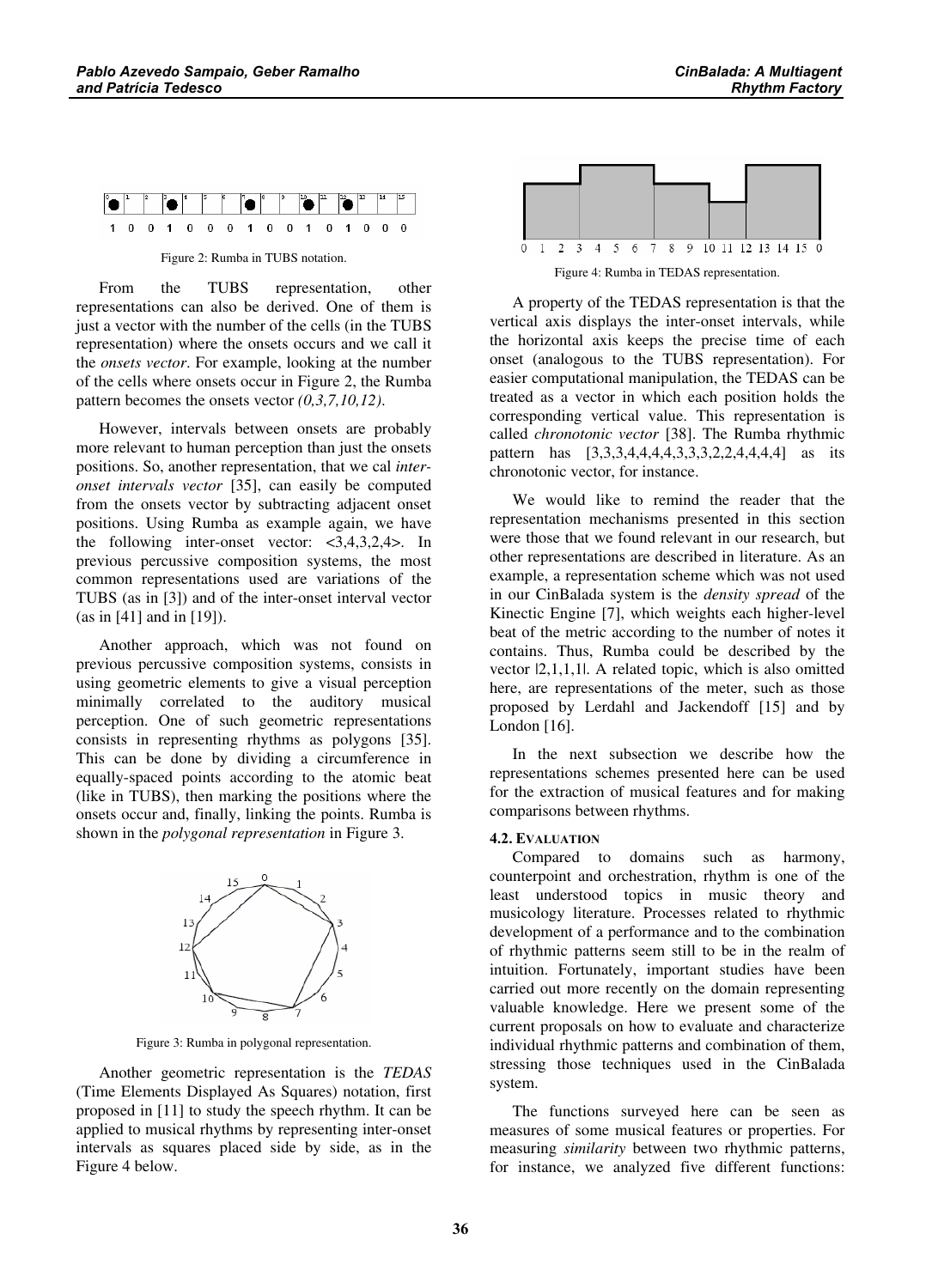Hamming distance, permutation distance, Euclidean interval vector distance, interval-difference vector distance and chronotonic distance [38]. However, according to Toussaint in [38], the *chronotonic* distance is the best of them in the ability to reproduce the human perception of rhythmic similarity.



Figure 5: Minimum area between two rhythmic patterns in the TEDAS representation [38].

The chronotonic distance is simply the minimum area between the TEDAS representations of two rhythmic patterns, as shown in Figure 5. It can easily be computed by subtracting corresponding positions in the chronotonic vectors of the patterns, and then adding up the absolute value of these differences. Equation (1) shows this function, where  $a_i$  is the *i*-th position of a chronotonic vector  $a$  (and  $b_i$  is the same for vector  $b$ ) and  $n$  is the size of both vectors.

$$
\underset{chromotonic}{d}(a,b) = \sum_{i=0}^{n} |a_i - b_i|
$$
 (1)

For measuring the *syncopation* of a rhythmic pattern, four functions were found: Keith's measure, WNDB measure, offbeatness and rhythmic oddity [10]. However, only the *offbeatness* measure was really adopted in our system. This measure consists simply in counting the number of onsets in offbeat positions. For this measure, offbeat positions are those in the cycle (in the polygonal representation) that are not touched by any inscribed regular polygon with a vertex in position zero. Offbeat positions are shown in figure 6.



Figure 6: Offbeat onset's positions in a 12-beat metric [40].

In [40], Toussaint analyzed some African rhythmic patterns and concluded that the offbeatness measure is a good predictor of preference among Sub-Saharan African rhythm timelines. In other words, analyzing a

set of rhythmic patterns from that region, the patterns that are most common in those cultures were exactly the patterns with highest offbeatness.

Another feature that can be extracted from rhythmic patterns is their evenness, inspired by studies in the evenness of musical scales [37]. Basically, this feature is related to how well-spaced are the onsets in a rhythmic pattern. An interesting use of this feature was made by Toussaint [36], who compared some families of African rhythms using this feature. He observed that this feature can indicate which families are the most widespread ones.

There are at least three measures for this feature: sum of arc-lengths for all pairs of onsets, sum of chord-lengths for all pairs of onsets, and the regression-evenness measure [37]. This last function received its name because of its similarity to linear regression fitting of data points in statistics. To explain this function, Toussaint [37] uses a 5-note rhythmic pattern based on a 16-beat metric with onsets vector (0,4,8,12). This sequence is mapped onto a twodimensional grid of size 16 by 5 in Figure 7.



Figure 7: The linear-regression evenness measure of a rhythm [37].

The author says that "the x-axis represents the 16 units of time at which the five notes are played and the y-axis indexes the five notes [...] The intersections of the horizontal note-lines with the diagonal line indicate the times at which the five notes should be played to obtain a perfectly even [...] pattern. The deviations between these intersections and the actual positions of the notes are shown in bold line segments" [37]. The regression-evenness measure for the rhythm is just the sum of these deviations.

Other measures for other rhythmic features exist in the literature, but were not used in the design of the CinBalada system. Examples are the measures of rhythmic complexity [32][35], and measures of geometrical features extracted from geometrical representations of rhythmic patterns [35][39]. Another measure for *similarity* between rhythmic sequences which was not considered here is also described in [17]. Finally, an interesting measure of rhythmic coherence to a given meter (which deserves a closer look) is proposed in the Ambidrum system [8].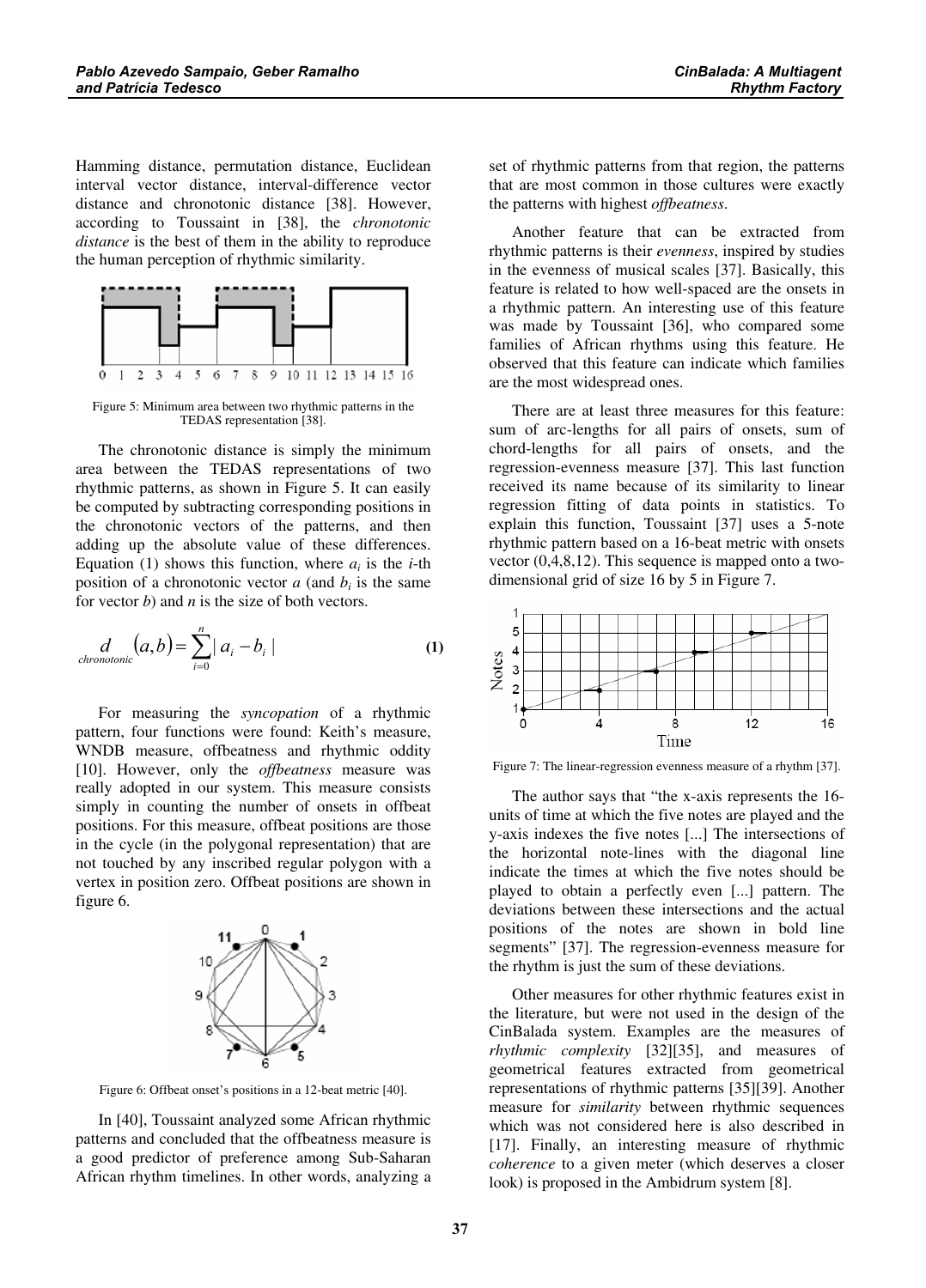After presenting the main techniques found in literature for rhythm representation and evaluation, we present, in the next section, the complete design of the CinBalada system using these techniques.

# 5. CINBALADA SYSTEM DESIGN

Inspired on the scenario of percussionists from different cultures playing in drum circles, the CinBalada system was designed as a tool for experimentation with intercultural rhythmic mixtures. Similar to previous systems, such as [22] and [7], the CinBalada system emulates a group of percussionists playing together. Each agent in the system receives a set of pre-recorded small rhythmic patterns from one percussion instrument. In this way, we abstract the problem of composing individual rhythmic patterns to focus on the problem of combining these monophonic patterns together into bigger polyphonic ones.

Considering that combinations of rhythmic patterns are dependent on the musical culture, we propose a model for representation of culture-specific rules for selection of rhythmic patterns. We modularize these rules by dividing them in *rhythmic* roles, which the user can assign to any instrument. So, when the performance starts, agents use their rhythmic roles to guide their interactions in a collective improvisation. Agents need to negotiate in order to choose rhythmic patterns that satisfy the rhythmic roles assigned to each of them.

In each of the next four subsections, we describe each part of the system and analyze how they answer the musicological questions presented in section 2. A fifth and final subsection analyzes how the system satisfies the requirements presented in section 2.

# 5.1. DATABASE OF RHYTHMIC PATTERNS

As explained before, the system uses pre-recorded rhythmic patterns, which are composed by a maximum of four bars (typical rhythmic patterns, however, have one or two bars). The rhythmic patterns are stored in the MIDI format, which is easy to manipulate and useful for sound generation, because it captures expressiveness from human performances.

The motivation for this approach was to abstract the problem of generation of individual rhythmic patterns and the problem of generation of expressiveness attributes in rhythms (as in [2]), both related to the first musicological question in section 2 (regarding to playing a single percussion in a humanlike way). However, we could not record the MIDI files from real performances, so many of them were manually sequenced from musical scores using a program for sound edition.

The scores were taken from popular percussive cultures, such as samba "batucadas" [28], maracatu [31] and some African and Afro-American styles [35][36 . To complement the performance information of the MIDI format, the database keeps a XML configuration file for each pattern with the following:

- • The name of the instrument played in the MIDI file.
- • An optional name, for famous rhythmic patterns.
- • The meter, represented simply as the number of atomic beats (the isochronous pulse). Most patterns were based on 16-beat3 metrics with some 12-beat patterns also.
- • The musical cultures where the pattern is commonly found.
- • An extra parameter indicates whether the rhythmic pattern is a fill pattern or not.

Thus the database keeps MIDI rhythmic patterns categorized by percussion instruments, metrics and musical styles. However, as discussed in section 4, the MIDI format is not very useful for reasoning in composition systems. Therefore, the patterns are converted in runtime to higher-level representations. The next subsection describes the representation and part of the reasoning used in CinBalada.

#### 5.2. REPRESENTATION AND EVALUATION OF RHYTHMIC PATTERNS

In runtime, the CinBalada system converts the MIDI file to alternative representations of the rhythmic pattern using the techniques described in 4.1. Such representations are used, during the system execution, by the measures of rhythmic features described in 4.2. Those measures constitute possible answers for the second musicological question of section 2 (regarding perceived features in rhythmic patterns). However, despite the reasonable amount of measures (or functions) listed there, none of them are directly aimed at assessing the compatibility of two rhythmic patterns, i.e., whether two monophonic rhythmic patterns sound good when played together, which is related to the third musicological question listed in section 2.

In order to cope with this lack of knowledge concerning rhythmic compatibility, we had to propose new measures relying in the opinion of experts. These measures were successively implemented and tested in

<sup>&</sup>lt;sup>3</sup> Typically, a 4/4 time signature in western notation.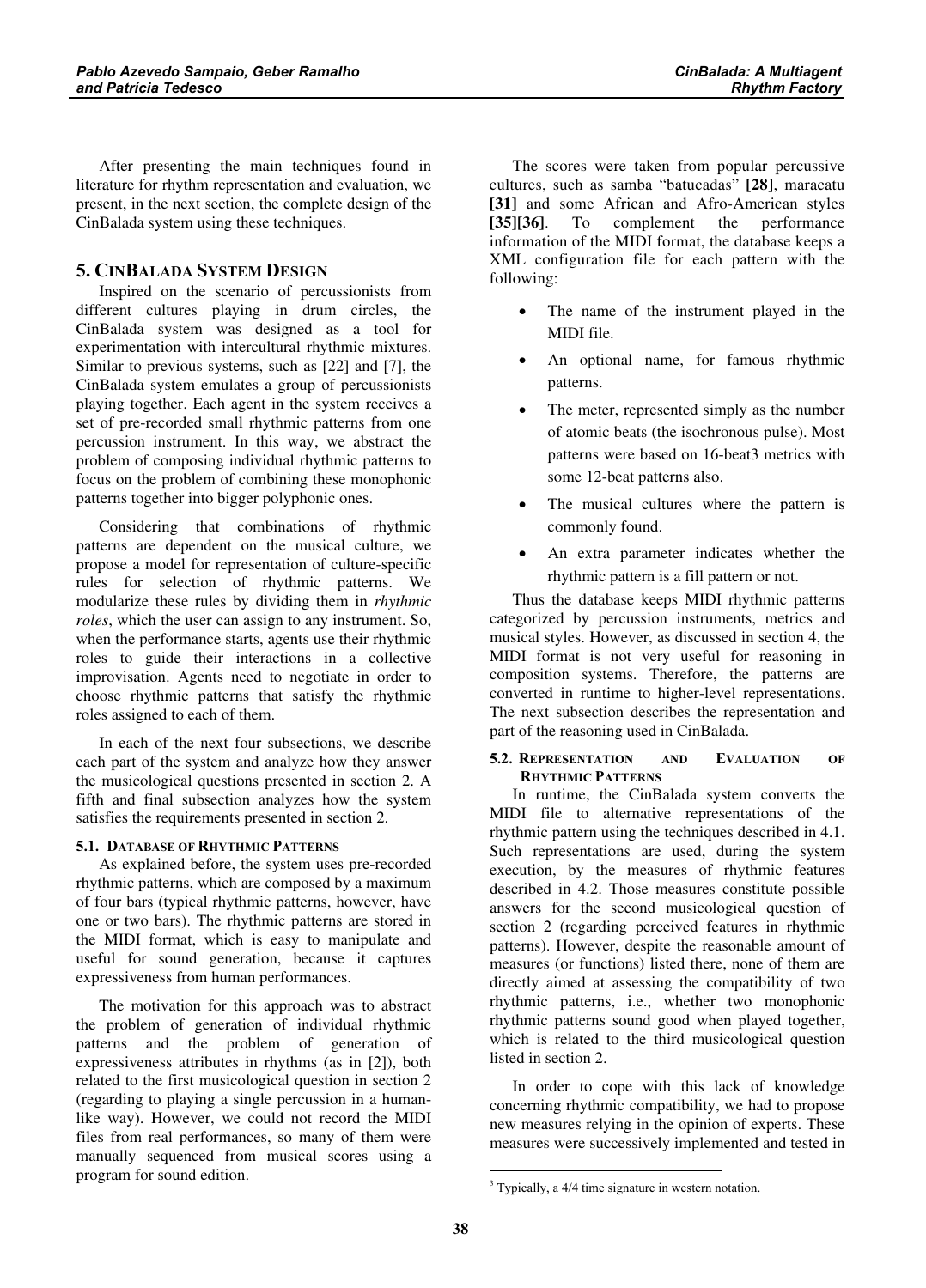The measure of interplay between two rhythmic patterns is, indeed, a direct trial to measure compatibility between two rhythmic patterns. This measure is calculated from the TUBS representations and it is computed using two values:

- • The number of onsets that coincide in both patterns (matches).
- • The number of onsets from either rhythmic pattern that has no coincident in the other pattern (mismatches).

The interpaly measure is, then, computed as the absolute difference of these values, where the ideal situation (best interplay) is when it gives the value of zero. As an example, two patterns are pictured in Figure 8, with matches and mismatches highlighted. In that example, there are two matches and two mismatches, so the measure would give the value of zero.



Figure 8: Interplay measure – matches and mismatches between two rhythmic patterns.

The idea behind this measure is that two monophonic rhythmic patterns sound good together when there is a balance between their affinity (i.e., the matches) and their relative originality (i.e., the mismatches).

Another measure we propose is the measure of derivation of one rhythmic pattern in relation to another one taken as reference. We assume here that a pattern  $\vec{A}$  is (completely) derived from pattern  $\vec{B}$  if all onsets of  $B$  are also onsets of  $A$ , as in Figure 9. The idea is that, if more onset positions are added to a rhythmic pattern (without removing any of the original onsets), a new pattern *derived* from the first is created, preserving some of its feeling.

 However, a derivation measure taken directly from the definition would give just two values to indicate if the relation holds or not from two given patterns (could 0 or 1). A better measure was created to deal with intermediate cases, in which one pattern has just some parts (e.g. half bar) derived from the reference pattern.



Figure 9: Pattern B derived from pattern A.

The measure of partial derivation that we propose is computed from the chronotonic vectors of two patterns. It is could be defined simply as the sum of the differences between positions in the reference pattern and the other pattern (supposed as derived). Thus, one pattern is considered (partially) derived from the reference pattern if the measure gives a positive value (because the graphic of the  $TEDAS<sup>4</sup>$ representation of the reference pattern is mostly above the TEDAS of the other rhythmic pattern); if it gives a negative value, the derivation relation is the inverse; and if it gives the value of zero, they are completely independent patterns.

The given definition for the measure of partial derivation is almost identical to the definition of the chronotonic distance, except that the real differences are used in the former while the absolute values are used in the later. Indeed, the chronotonic distance is the maximum value that the measure can assume for two given patterns, which is only reached when one pattern is derived from the other. Therefore, we used the chronotonic distance to normalize the measure of partial derivation proposed, so that the measure return values in the interval  $[-1;+1]$ . A special case that must be treated apart is when the patterns are identical, thus having chronotonic distance of zero that cannot be used as divisor. In this case, the partial-derivation measure is defined to give the value of +1.

The formula for the derivation measure is given in equation (2), where  $r_i$  and  $p_i$  are positions of the chronotonic vectors of the reference pattern and of the other pattern, respectively. Both vectors are assumed to have the same length  $n$ .

$$
\frac{d}{\text{derivation}}(r, p) = \frac{1}{\frac{d}{\text{chromotonic}}(r, p)} \sum_{i=0}^{n} (r_i - p_i)
$$
 (2)

This measure is different from the others presented here in that the order in which the rhythmic patterns are taken produces different (symmetrical) values. Thus, the proposed measure gives the following values when applied to a pair of patterns  $(r, p)$ :

<sup>4</sup> We would like to remind that the chronotonic vector is directly related to the TEDAS graphical representation, as shown in 4.1.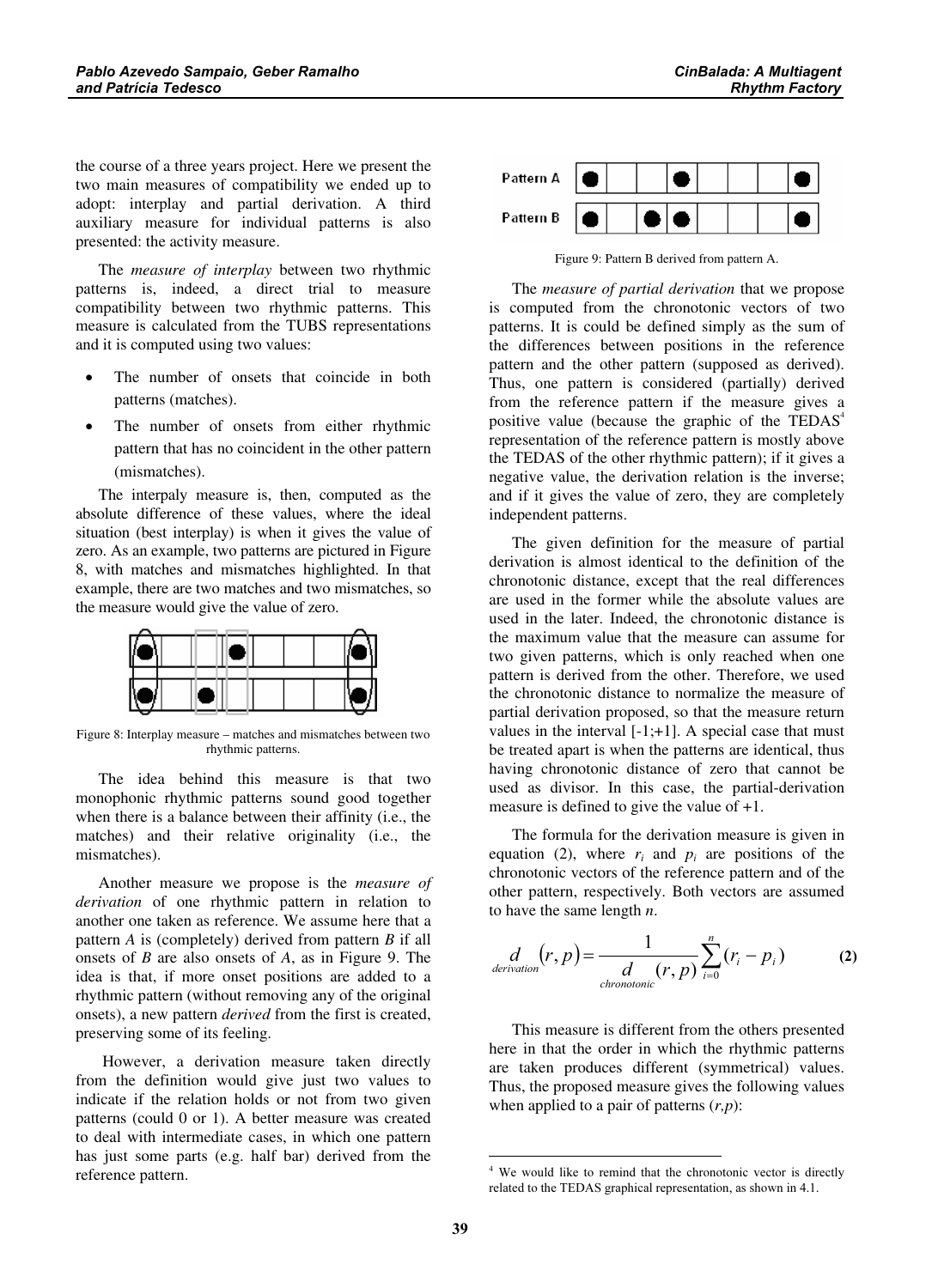- •Value  $+1$  indicates that pattern  $p$  is completely derived from pattern  $r$  (reference pattern).
- •Values in the interval  $(0, +1)$  indicates that p is partially derived from pattern  $r$ .
- •Value 0 indicates that they are independent.
- •Values in the interval  $(-1,0)$  indicates that r is partially derived from pattern  $p$ .
- •Value -1 indicates that pattern  $r$  is completely derived from pattern  $p$ .

Finally, a more simple function that we also created for the CinBalada system is the *activity* measure, that measures how dense or busy a rhythmic pattern is. It is computed just by dividing the number of onsets (which is the length of the onsets vector) by the length of the pattern (in atomic beats). It is probably similar to the *density measure* used in the Kinectic Engine [7], with the difference that it seems to be a relative measurement there.

All evaluation functions for rhythms presented (either the ones first proposed here or the ones found in the literature) work only in individual patterns or in pairs of them. Therefore, they don't tell too much about how *any* number of rhythmic patterns can be

combined in a polyphonic performance, with multiple percussion instruments. In the next section, we propose a model of organization of such kinds of performances.

#### 5.3. RHYTHMIC ROLES

In typical purely rhythmic groups, it is common to organize the performances by defining the expected rhythmic behavior of each player. Analyzing samba batucadas, which are a typical Brazilian percussive performance, Salazar [28] suggests an informal classification of the instruments by grouping them by similar rhythmic behavior:

- Surdo: guides the whole performance (as a metronome) by using very regular patterns with few notes.
- Caixa, Ganzá, Pandeiro, Reco-Reco and Congas: they play more notes and are freer to do variations, but their patterns are still quite regular.
- Tamborim, Agogo, Cuica and Whistle: these are typical soloists instruments, from which are expected some degree of variation and originality.



Figure 10: Score of a typical samba batucada.

Therefore, instruments in a batucada performance are associated to specific behaviors, in order to create some sense of organization in the whole performance. We will give the name *rhythmic role* to the behaviors expected from an instrument in a performance from a certain style. The batucada's rhythmic roles of the

three groups of instruments just presented will be called: base, complementary base and solo.

Although the rhythmic roles presented here are inspired specifically by samba batucadas, they may also have analogous in a number of other musical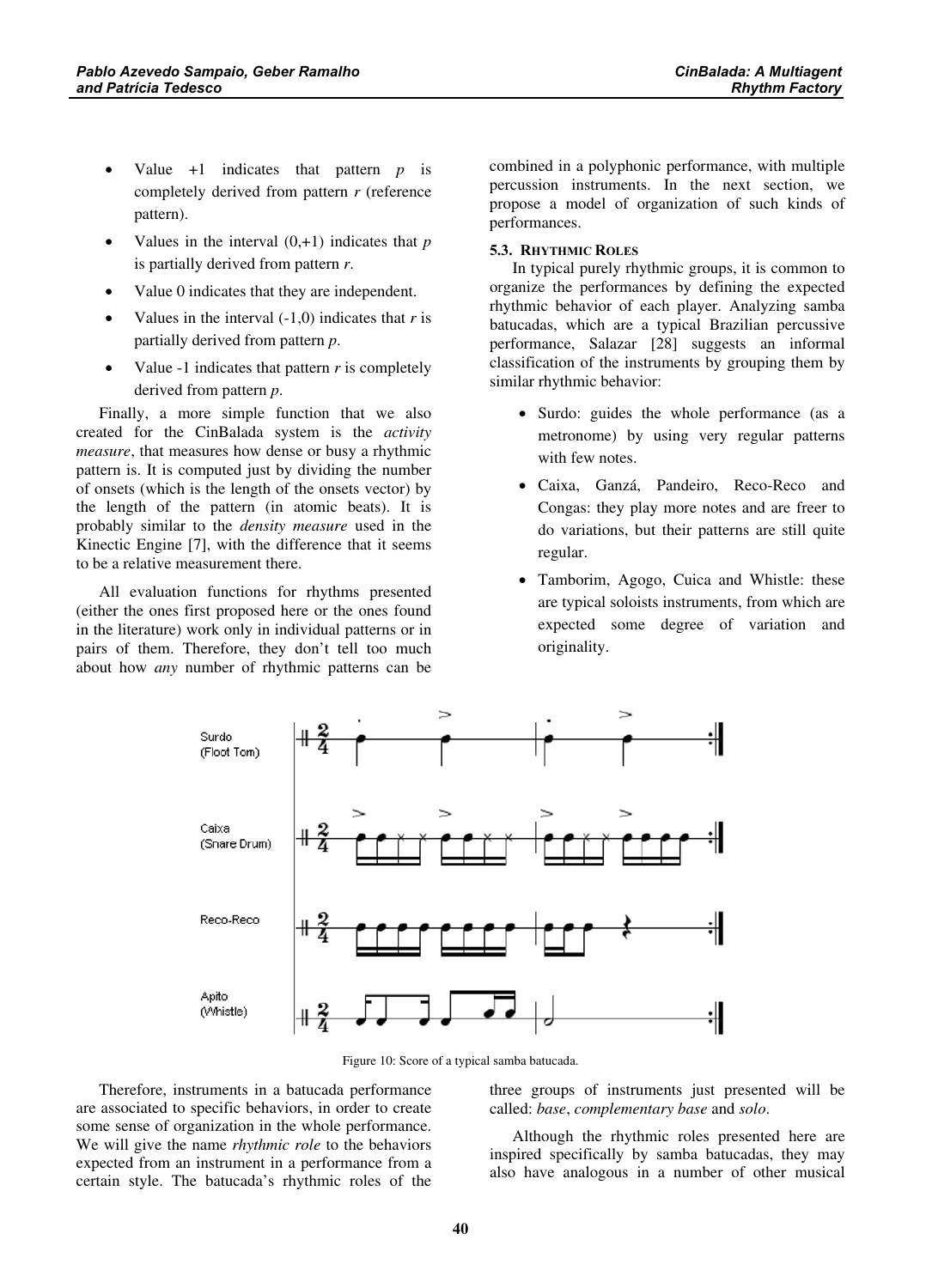styles, even non-purely rhythmic ones. As an example, many latin musical genres use claves or cowbells to guide the performances, similar to what happens to the surdo in samba batucadas. Another example of rhythmic role is that of a soloist instrument, which is present in almost all genres.

We assume that a rhythmic roles assigned to an instrument may change during the performance, and the solo role is a typical example of a temporary one. Another typically temporary rhythmic role we will adopt will be the *fill* role, which plays very dense rhythmic pattern usually to indicate changes in the global performance.

For the sake of generality, we assume that each musical culture has its own typical rhythmic roles, which may be significantly different from the ones found in samba batucadas. Next, we will discuss how the concept of rhythmic role was modeled in order to be generally applicable to roles found in different musical styles. This is how we try to answer the last one musicological question presented in section 2 (regarding modeling of culture-specific rules).

#### **Modeling Rhythmic Roles**

In few works, a rhythmic role will be treated as a schema for specifying which rhythmic patterns are suitable in a given musical context. We believe that a generic model of rhythmic role needs the following five elements:

- Basic selection criterion for individual patterns. It defines the features expected from rhythmic patterns of the role, independent of the context. Example: instruments of base role (as the surdo) should always play an even rhythmic pattern with low activity.
- Reference role. Instruments of a rhythmic role may be guided by instruments of another role. This creates a kind of vertical (hierarchical)

relation between instruments. As an example: instruments of the complementary base role (such as pandeiro) are guided by the base role.

- Vertical criterion (for comparison with the reference role). It defines how the reference role will exert influence in the choice of rhythmic patterns, during the performance. Example: complementary base role must play patterns that are derived from the base role.
- Horizontal criterion (of cohesion inside the role). It defines how instruments of the same rhythmic role will choose their patterns so that they combine together. As an example: two base instruments should play similar patterns.
- Evolution criterion (for changes in time). It defines the degree of freedom to change the rhythmic pattern during the performance. It also defines how a new pattern can be chosen if a change occurs. Example: base role has no freedom to change, but soloist should choose a different rhythmic pattern each bar.

Each rhythmic role in the system was implemented by four evaluation functions (to represent the four criteria over the patterns) and by an association between the role and its reference role. The evaluation functions of the roles were defined using measures for the features shown in subsection 4.2 and the new measures proposed in subsection 5.2. Only one basic selection criterion could not be reasonably implemented by those functions – the basic selection criterion for the *fill* role, which uses a special attribute stored in the rhythmic patterns' database, as we described in subsection 5.1. Table 2 shows the functions used for each criterion, for each batucada's rhythmic role. The functions were chosen for the roles after a careful analysis of scores from samba batucadas [28].

|                    | <b>Basic Selection</b><br><b>Criterion</b>        | <b>Vertical Criterion</b>              | <b>Horizontal</b><br><b>Criterion</b> | <b>Evolution Criterion</b>                |
|--------------------|---------------------------------------------------|----------------------------------------|---------------------------------------|-------------------------------------------|
| Base               | low activity<br>high evenness                     | (has no reference)                     | similarity                            | similarity to the last<br>four patterns   |
| Complementary Base | high activity<br>high evenness                    | partial derivation to the<br>base role | interplay                             | similarity to the last two<br>patterns    |
| Solo               | high activity<br>low evenness<br>high offbeatness | partial derivation to the<br>base role | interplay                             | dissimilarity to the last<br>two patterns |
| Fill               | (classified in the<br>database)                   | (has no reference)                     | similarity                            | free (no restriction)                     |

Table 2: Rhythmic roles from "samba batucadas" modelled by rhythmic evaluation functions.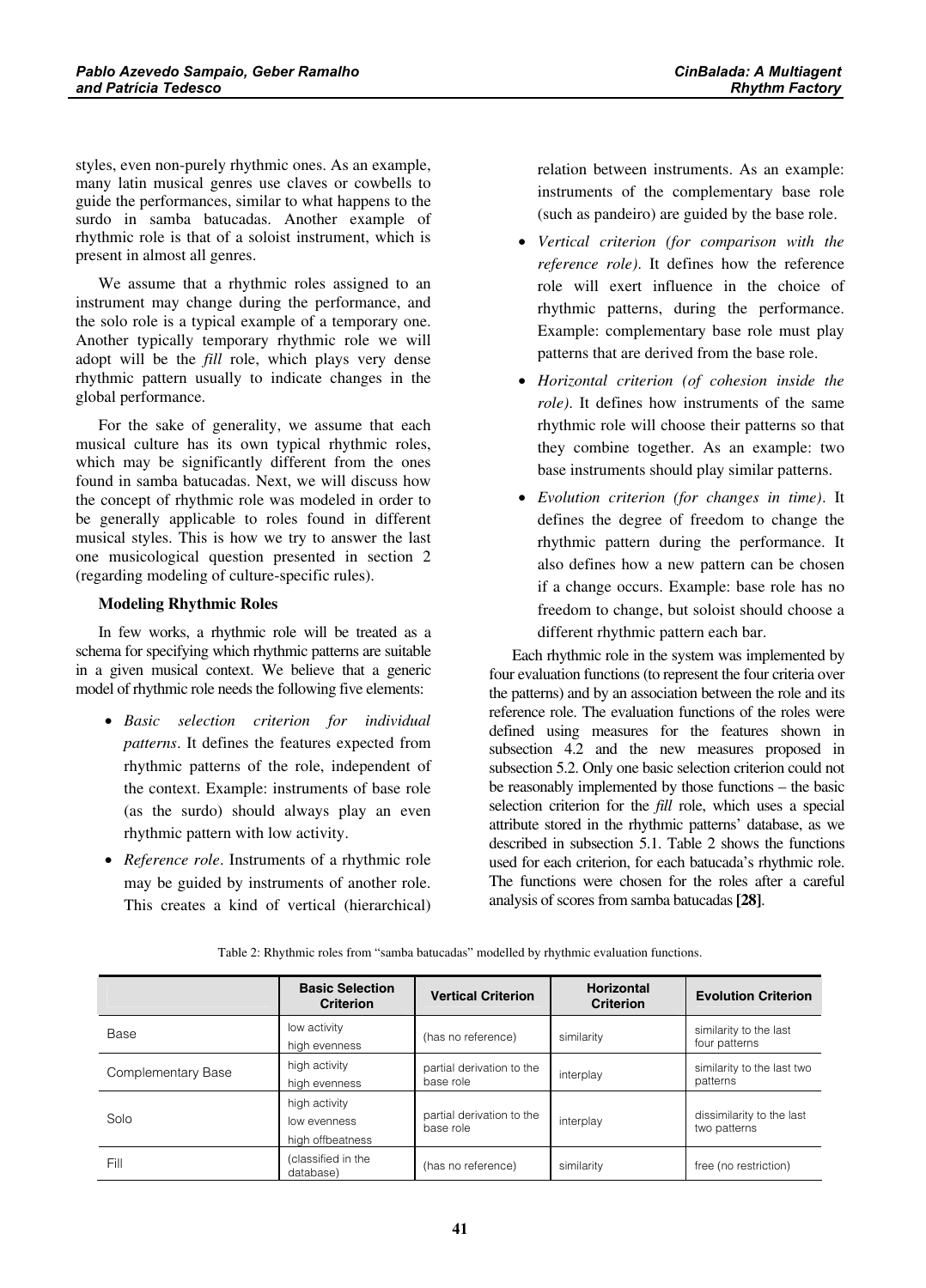In the CinBalada, we assume the "basic selection criterion" as the only one that can prohibit the choice of some rhythmic patterns. It is used as a filter to narrow the number of rhythmic patterns that can be played by the instrument. Then, the other three criteria, which we will call contextual criteria, are used to evaluate a "level of suitability" of each rhythmic pattern for the context of the performance.

An additional consideration is that we "detached" the roles from the instruments in which they are commonly found to give more freedom to the user. Therefore, any rhythmic role can be assigned to any percussion instrument. Then, the rhythmic roles are used in the CinBalada system to organize the rhythmic composition produced by the agents.

We said before that each agent in the system plays pre-recorded rhythmic patterns of one specific instrument. Now we can add that each musician agent also receive the sequence of rhythmic roles that it must follow in each bar to guide the choice of the rhythmic pattern for each bar. This choice must, naturally, involve interaction with other agents (of the same role and of its reference role). The next subsection details how these interactions occur.

#### 5.4. AGENT NEGOTIATION

In each bar, musician agents have the duration of the bar to decide the rhythmic pattern they will play in the following bar. This decision is made by means of a multiagent negotiation, designed to resolve the dependencies between the rhythmic roles of the agents and, as result, produce valid choices for their rhythmic patterns. In this subsection we detail how this negotiation is done in the system.

Using multiagent terminology, three things are involved in a multiagent negotiation [14]: negotiation objects, agent's internal decision-making models and a negotiation protocol. In our system, the negotiation objects are the rhythmic patterns and the agents' decision-making models consist in the contextual criteria of each agent's rhythmic role. The negotiation protocol of the CinBalada, in its turn, is defined by the state machine in Figure 11. The state machine describes how each agent interacts with the others during each round of negotiation (there is one round per bar).



Figure 11: State machine of the CinBalada negotiation protocol.

State  $1$  is the machine's initial state. In this state, the agent finds other agents assigned to perform the same rhythmic role in that bar and agents assigned to performance its reference role in that bar.

State 2 is the state where the agent first chooses a rhythmic pattern (from the ones that satisfy the basic selection criterion of the role). This first choice is made without information about other agents' patterns, just as a starting point for the negotiation. If it's the first bar, the choice will be random. In other bars, the agent selects the rhythmic pattern that it played in the last time it performed the role now assigned.

In  $state 3$ , the agents simply exchange the patterns that they chose in the previous state. Then, in  $state$   $4$ , possessing all rhythmic patterns of all related agents, the agent can apply the three contextual criteria properly:

- The vertical criterion is applied to all patterns received from other agents performing its reference role.
- The horizontal criterion is applied to all rhythmic patterns received from agents of the same role.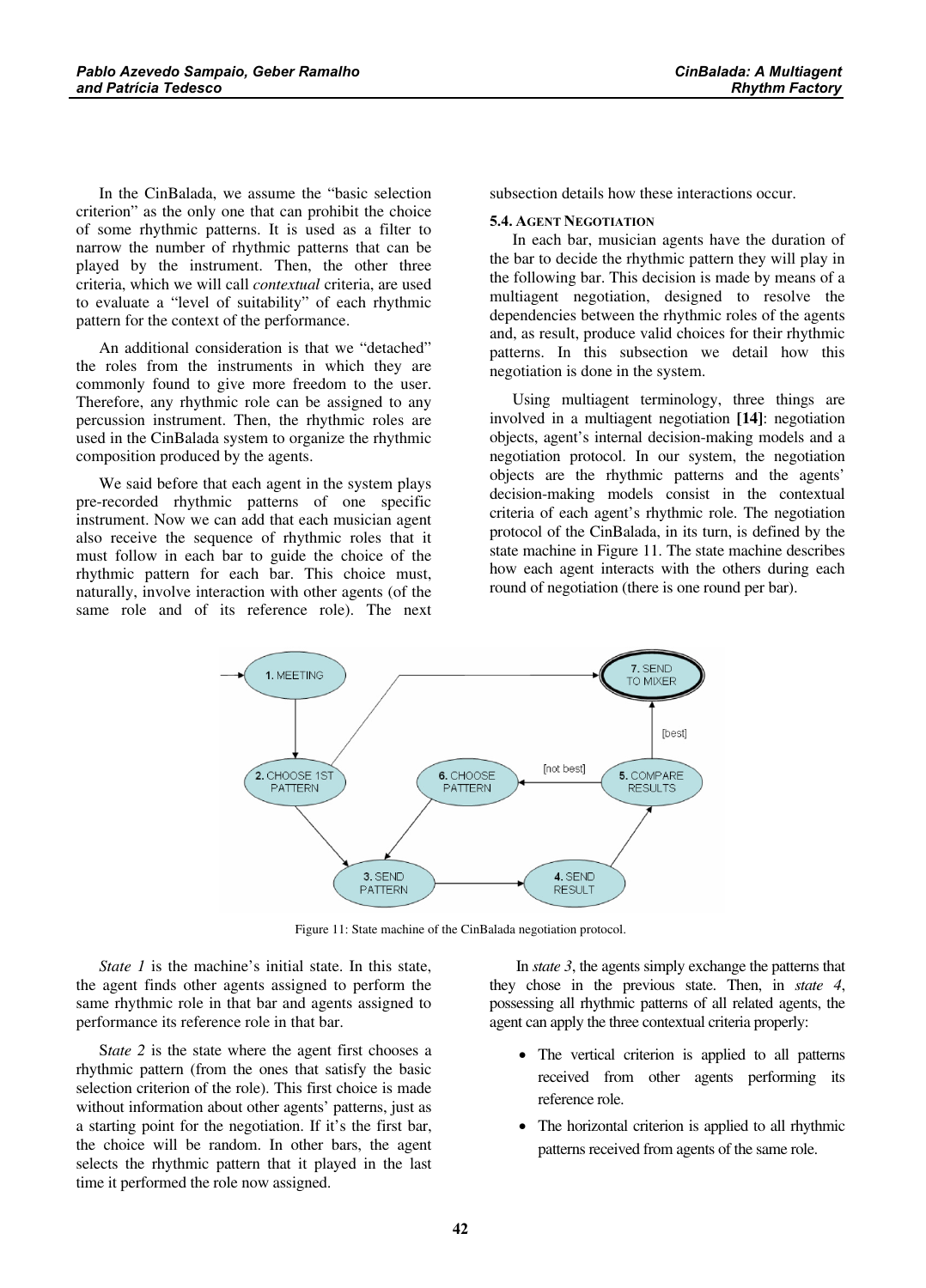• The evolution criterion is applied to the agent's history (i.e. the last played patterns).

Still in *state 4*, the results of the three contextual criteria are combined and sent to the agents of the same role. Then, in *state* 5, for each role, the agents will identify which agent chose the most acceptable pattern. This is done by just comparing the combined result of the contextual criteria. Next, there are two options:

- The agent with the best value will go to state 7, where its pattern is committed, being sent to the output.
- The remaining agents will go to state 6, to choose another rhythmic pattern that gives a better combined value for the contextual criteria (as in state 4). In order to reduce computational complexity, not all available patterns are tested, but just rhythmic patterns that fall in a certain window.

Therefore, except by the first agent to have his pattern accepted, agents repeats the cycle of states 3-4- 5-6 until each of them chooses a rhythmic pattern that receives the best result (between the remaining agents). The negotiation is guaranteed to stop because, in each cycle, at least one agent is chosen to commit its pattern.

In the next subsection we describe the functionalities provided by the CinBalada system and we analyze how the system may satisfy the requirements provided in section 2.

#### 5.5. RESULTS AND DISCUSSION

The CinBalada system was designed to allow different orchestrations (i.e., different percussion instruments playing together) and the user can freely choose which instruments he wants in the performance. Thus, the requirement (ii) for rhythmic polyphony is fully satisfied.

Regarding the requirement for high-level parameterization, the system provides the following parameters:

- Orchestration, which was already discussed.
- *Rhythmic roles*, which the user may assign to each instrument (or agent) in each bar.
- Optionally, the user may choose from which musical style the rhythmic patterns for each instrument should come.
- Tempo, defined in terms of intuitive labels such as: fast, moderate and slow.
- *Duration*, defined in number of bars.
- Meter, characterized here just by the number of atomic beats.

We believe that by possessing a multicultural rhythmic database and by offering rhythmic roles taken from samba batucadas, the system allows the production of some intercultural material as desired. Therefore, we consider that the system satisfies the requirement (iii) for high-level parameters.

 After setting the parameters of the performance, the system takes 1 or 2 seconds to start producing audible output (sent to the system's MIDI output), thus satisfying the requirement  $(v)$  for response time. This quick response time could be reached even with the continuous negotiation process (for each bar) running underneath.

However, the requirements for diversity (iv) and the requirement for musical quality  $(i)$  are more difficult to analyze in an objective manner, so we conducted some experiments to analyze them. The experiments are described in the next section.

For the interested reader, examples of outputs produced by the system can be found in the following address: www.cin.ufpe.br/~pas/cinbalada/samples.

# 6. EXPERIMENT

Two sets of experiments were conducted to evaluate the system: one for assessing the quality of the system's output and another one for assessing the diversity of the outcomes. Both experiments were done with the same subjects, which we described in the next subsection. Then, the two following subsections describe the experiments.

# 6.1. SUBJECTS

Some works suggest that automatic composition systems should be evaluated by experienced musicians [23][27] for two main reasons: they can identify more subtle characteristics in musical samples and they are more inclined to prefer uncommon or novel musical samples. On the other side, music is a universal phenomenon that any person can enjoy. Hence, we believe that the general (non-expert) public should also be involved in the evaluation of such systems.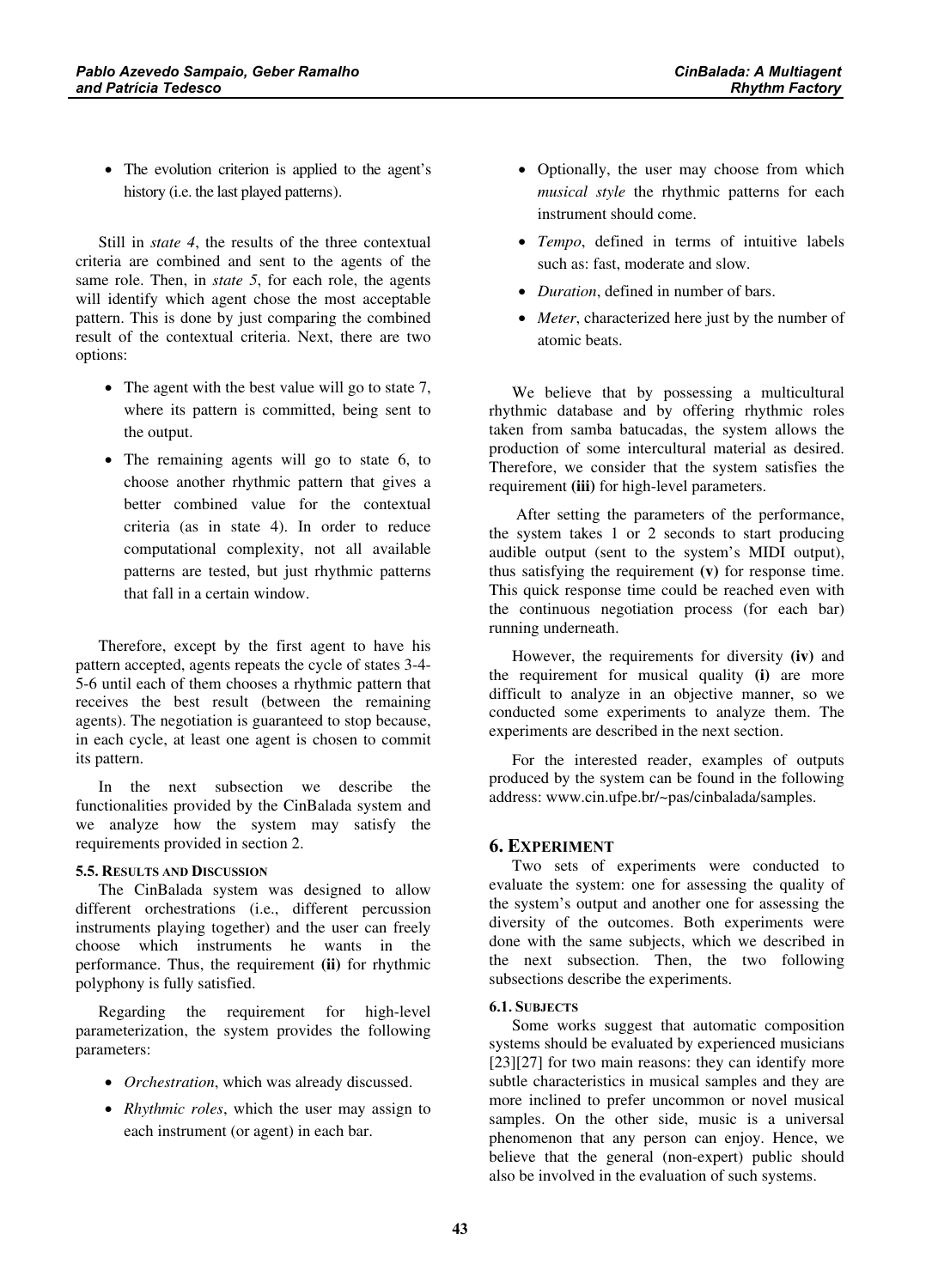Therefore, people from those two groups were involved in the experiments for evaluation of the CinBalada system. The group of musicians was composed by five people, with 17-year experience in practicing music, on average. For the general public group, on the other side, we chose five people with no practical experience in music or with an informal and recent music education.

#### 6.2. QUALITY EXPERIMENT

A quality experiment could be designed to make an absolute or a relative (comparative) evaluation of the system's outputs. In an absolute evaluation, users would just rate the samples as absolutely "good" or "bad", while in a relative evaluation they would rate them as "better" or "worst" than some other system taken as reference.

In CinBalada, the absolute evaluation was rejected, because it depends also on the individual quality of the database of monophonic rhythmic patterns (which lack expressivity as explained in subsection 5.1). Instead, we preferred to do a relative evaluation by comparing samples generated from the same database using three different methods for combining monophonic patterns:

- Random. No evaluation is used for creating polyphonic patterns – they are simple randomly combined.
- Similarity-based. The rhythmic patterns are combined simply using the chronotonic distance. The combination with minimum sum of distances (between all pairs) is chosen.
- Role-based. This is the CinBalada method for creating polyphonic rhythms.

The experiment was divided in rounds, were three samples (one for each of those algorithms) are presented to the user. To prepare the samples, six different CinBalada configurations with different orchestrations were created. As a result, six samples (with four to eight bars) were generated by the system. Twelve other samples were also generated for the same orchestrations using the other two algorithms – random and similarity-based. The orchestrations used are shown in Table 3.

| Round | Orchestration                                 |
|-------|-----------------------------------------------|
|       | cowbell and maracas                           |
| 2     | bumbo, bongo, agogo and ganza                 |
| З     | bumbo, cowbell, agogo, whistle and<br>maracas |
|       | bumbo, cowbell, agogo and congas              |
| 5     | claves, ganza and bongo                       |
|       | surdo and bongo                               |

Table 3: Quality experiment - orchestration for each round

The subjects were not told about how the samples were generated. In each turn, each subject was simply requested to listen to the three samples and then mark in a form the best sample in his opinion. Each subject had freedom to listen to each sample as many times as he wished, before choosing the best sample in each turn. They could also write free comments for each round.

Table 4 shows the general results, considering the two groups of subjects. Subjects displayed clear preference for the samples produced by the role-based algorithm over samples generated by other mechanisms. Only in round 2, the role-based algorithm didn't produce the best samples.

|         | Random | Similarity-<br>based | Role-based |      |
|---------|--------|----------------------|------------|------|
| round 1 | $0\%$  | 20%                  | 80%        | 100% |
| round 2 | 40%    | 30%                  | 30%        | 100% |
| round 3 | $0\%$  | 30%                  | 70%        | 100% |
| round 4 | 20%    | 0%                   | 80%        | 100% |
| round 5 | 20%    | 30%                  | 50%        | 100% |
| round 6 | $0\%$  | 50%                  | 50%        | 100% |
| average | 13,3%  | 26,7%                | 60,0%      | 100% |

Table 4: Quality experiment – percentage of subjects who chose each kind of sample in each round (musicians and non-musicians).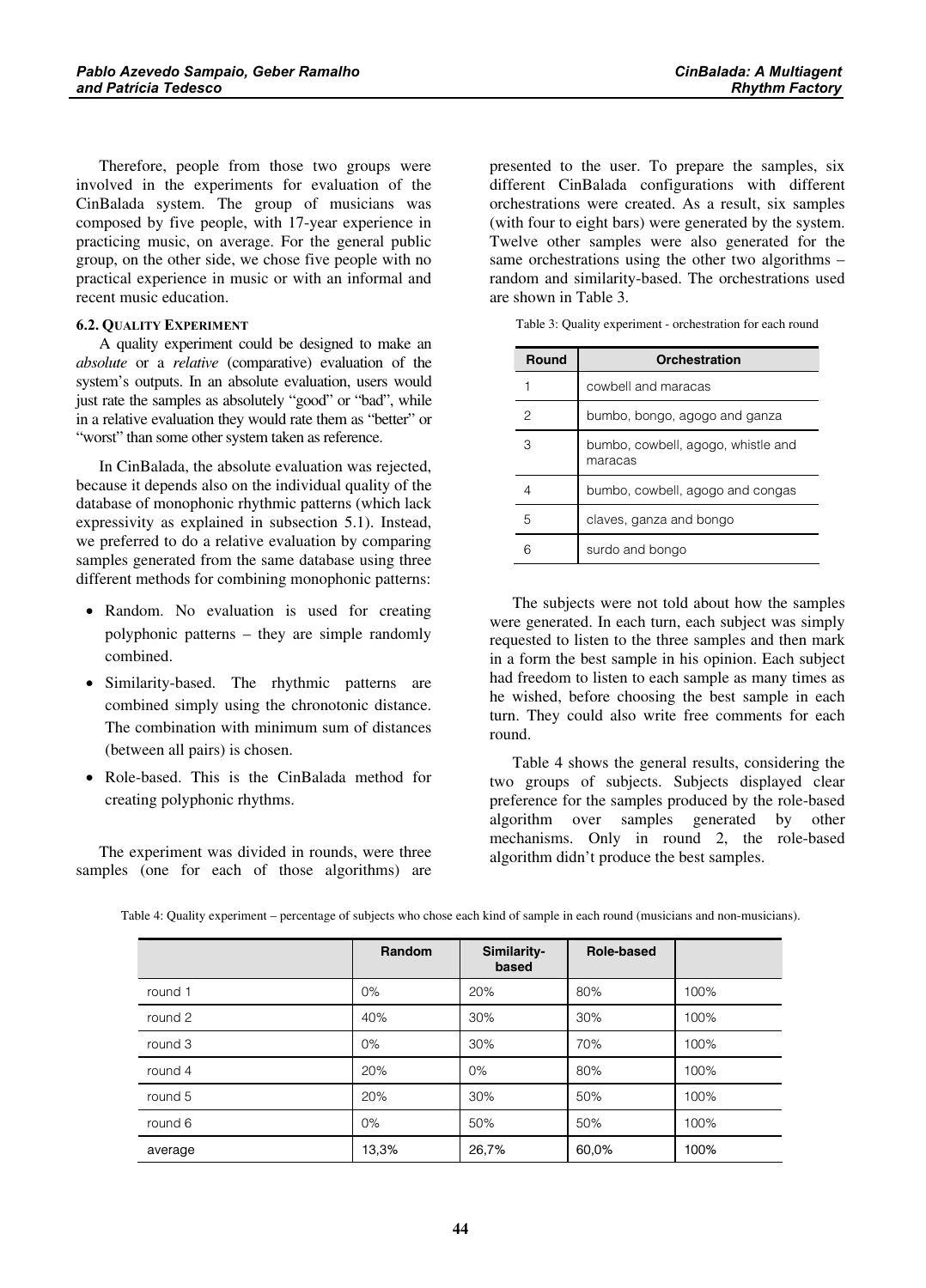Separate statistics for the two groups of subjects are presented in Tables 5 and 6. Although CinBalada's role-based algorithm was the preferred in both groups, it had better results with the group of subjects with experience in music, with exception of round 2.

| Table 5: Quality experiment – percentage of subjects who chose each kind of sample in each round (musicians only). |  |
|--------------------------------------------------------------------------------------------------------------------|--|
|--------------------------------------------------------------------------------------------------------------------|--|

|         | Random | Similarity-<br>based | Role-based |      |
|---------|--------|----------------------|------------|------|
| round 1 | 0%     | 0%                   | 100%       | 100% |
| round 2 | 60%    | 40%                  | 0%         | 100% |
| round 3 | $0\%$  | 20%                  | 80%        | 100% |
| round 4 | 0%     | $0\%$                | 100%       | 100% |
| round 5 | 40%    | 20%                  | 40%        | 100% |
| round 6 | $0\%$  | 40%                  | 60%        | 100% |
| average | 16,7%  | 20,0%                | 63,3%      | 100% |

Table 6: Quality experiment – percentage of subjects who chose each kind of sample in each round (non-musicians only).

|         | Random | Similarity-<br>based | Role-based |      |
|---------|--------|----------------------|------------|------|
| round 1 | $0\%$  | 40%                  | 60%        | 100% |
| round 2 | 20%    | 20%                  | 60%        | 100% |
| round 3 | 0%     | 40%                  | 60%        | 100% |
| round 4 | 40%    | $0\%$                | 60%        | 100% |
| round 5 | 0%     | 40%                  | 60%        | 100% |
| round 6 | $0\%$  | 60%                  | 40%        | 100% |
| average | 10,0%  | 33,3%                | 56,7%      | 100% |

Analyzing the comments written by the musicians about the sample created by the role-based algorithm round 2, they indicate that they didn't like some "empty parts" and the "strange ending". However, these are consequence of the parameters, which defined that the agogo should be mute in some bars and that the bongo should make a fill in the end. Therefore, we understand that the musicians didn't like the *conception* of the samples itself. If this round was ignored, the role-based algorithm would reach 76% of preference in this group.

Finally, an interesting point we would like to highlight in the three tables is how the results are in direct proportion with the amount of information used in each algorithm. The random-based algorithm uses no information and, therefore, exhibits the worst average preference (13,3% in general). The similaritybased algorithm, in its turn, uses an only musical feature and, as result, gets better preference levels

(26,7% in general). The CinBalada's role-based scheme, in its turn, uses many musical features organized by the roles' concept and, as a consequence, exhibits the best preference (60% in general).

Therefore, we consider that the experiment indicated that the CinBalada system satisfies the requirement (i) for musical quality.

#### 6.3. DIVERSITY EXPERIMENT

As in the previous experiment, there are two approaches to evaluate the diversity of the system's outputs. One of them would be to evaluate the absolute diversity of the CinBalada's output; and another one would be to evaluate its *relative* diversity. Once again the relative evaluation of the system was chosen and we list here two reasons to do so. The first reason is that we believe it is difficult for humans to evaluate musical diversity in absolute way, especially if the musical material may exhibit some degree of novelty. The second reason is that, the absolute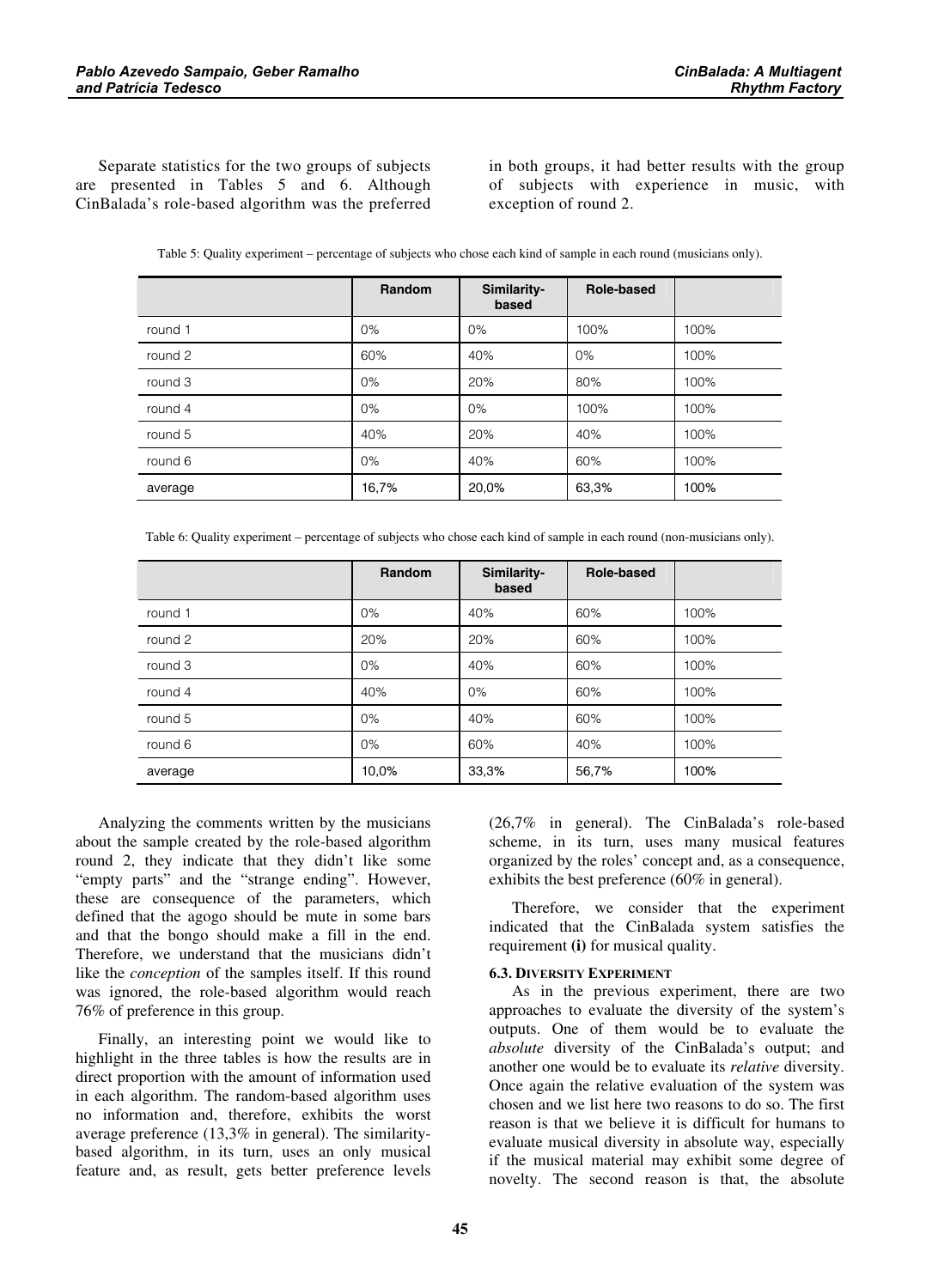diversity of the system also depends on the database of rhythmic patterns used. Therefore, we elaborated a comparative experiment for diversity.

As a reference for this experiment, we used the random algorithm (described in the previous experiment), because it is the algorithm that can produce the greatest diversity, for any given database of monophonic rhythmic patterns. The experiment, thus, consisted in evaluating the diversity of the rolebase algorithm and diversity of the random algorithm for comparison purposes.

A single orchestration was chosen and eight samples were produced by each algorithm. Each of these two sets of samples were listened by the subjects in two different rounds. As in the previous experiment, subjects had no information about how each set was produced. In each round, subjects were free to listen to the samples how many times they wanted. Then, when he felt confidence to do so, he should rate the diversity of the set as a whole in a scale from zero (identical, no diversity) to 10 (completely diverse). In the end, after rating both sets, the subject should choose the set which exhibited the higher degree of diversity. He could also write additional comments.

Table 7 shows the combined results of the experiment, considering all subjects (musicians and non-musicians). As expected, the set of randomgenerated samples was evaluated with the highest degree of perceived diversity. A more important result, however, is that the subjects perceived a level of diversity in the CinBalada's samples that was not too much low compared to the random samples. The system's samples received a mark that was 72% of the mark received by the random samples. A more surprising result is that one subject (10%) chose the CinBalada set as the most diverse.

|                                      | Random | Role-based |
|--------------------------------------|--------|------------|
| most diverse set of<br>patterns      | 90%    | 10%        |
| average diversity mark<br>in the set | 7,1    | 5,1        |
| proportional diversity<br>mark       | 100%   | 72%        |

Table 7: Diversity experiment – musicians and non-musicians.

The separate statistics for musicians and nomusicians is shown in Table 8 and Table 9, respectively. The Musicians perceived a slightly higher difference between the sets, evaluating CinBalada's samples a little lower and the random samples a little higher when compared to non-

musicians marks. This is probably due to the fact that musicians can perceive more musical subtleties (as discussed in 6.1).

Table 8: Diversity experiment – musicians only.

|                                      | Random | Role-based |
|--------------------------------------|--------|------------|
| most diverse set of<br>patterns      | 80%    | 20%        |
| average diversity mark<br>in the set | 7,4    | 5,0        |
| proportional diversity<br>mark       | 100%   | 68%        |

Table 9: Diversity experiment – non-musicians only.

|                                      | Random | Role-based |
|--------------------------------------|--------|------------|
| most diverse set of<br>patterns      | 100%   | $0\%$      |
| average diversity mark<br>in the set | 6,8    | 5,2        |
| proportional diversity<br>mark       | 100%   | 76,5%      |

A surprising result shown in Table 9 is that the only subject that mistakenly chose the CinBalada as the most diverse was a musician. This probably happened because subjects made some sort of confusion between *diversity* and *quality* and were hesitant in choosing as the most diverse a set with the most unpleasant samples. A comment written by one subject reinforces this claim: "diversity of not very pleasant patterns".

To sum up, the second experiment shows that the CinBalada can generate some level diversity, not too distant from the diversity produced by the random algorithm. This is true in spite the fact that a fixed set of parameters was used to generate the CinBalada's samples for this experiment. If parameters variations were considered, the perceived diversity could be higher. Therefore, the system satisfies the requirement for diversity  $(iv)$ .

# 7. CONCLUSION

We presented the CinBalada system for automatic rhythmic composition, which satisfies five requirements: rhythmic polyphony, musical quality in its output, high-level parameters, diversity of output and fast response time. Experiments with musicians and non-musicians showed that it was successful in satisfying the requirements for quality and diversity, while the satisfaction of the other three requirements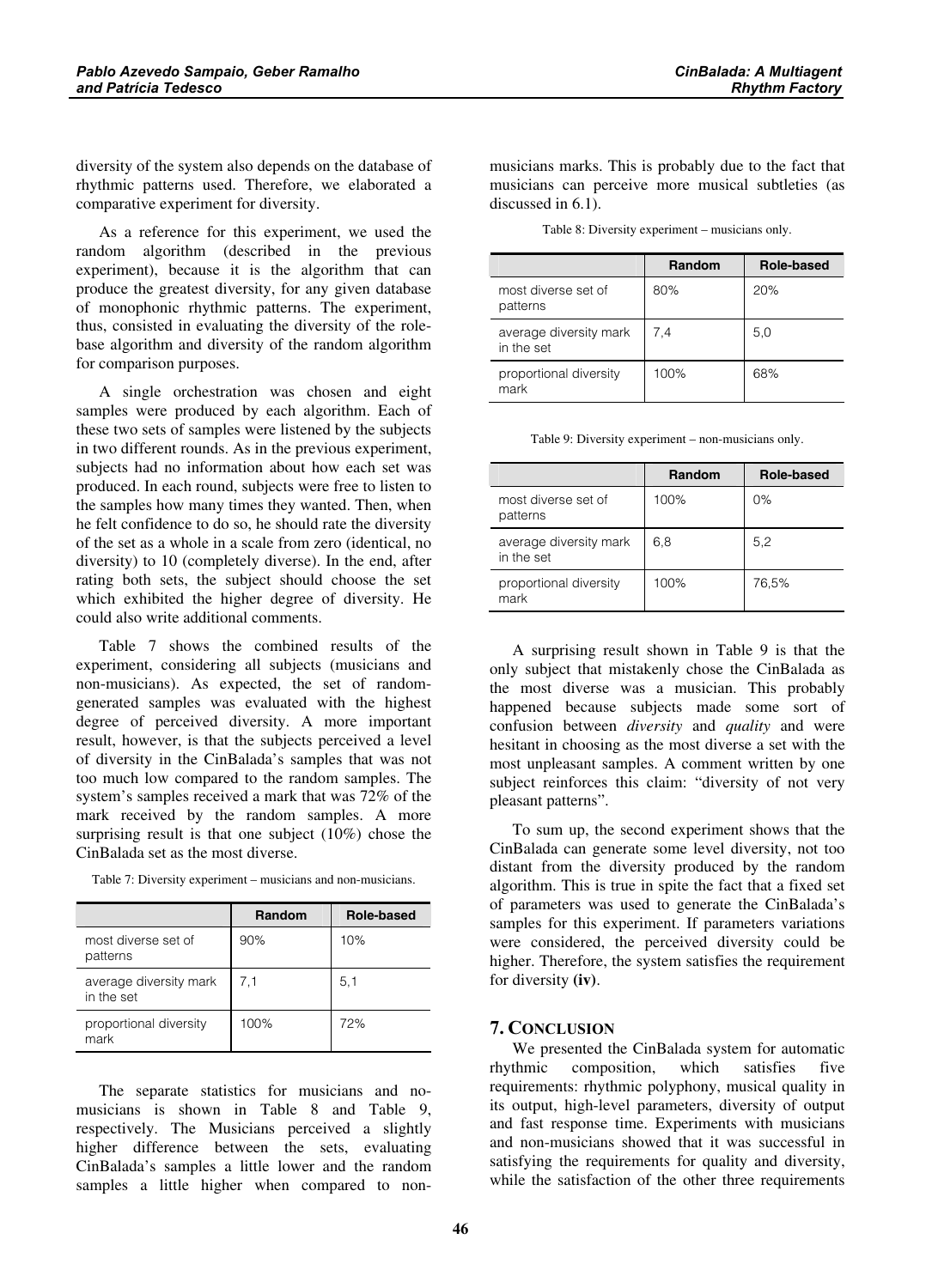were more objectively analyzed on the basis of the design of the system.

In this way, we believe that the system can be a useful tool for experimentation with rhythms that musicians can use to create unusual or novel rhythmic arrangements. However, we believe that greater contributions of the present work are the concepts that guided its creation. It was inspired by interactions between percussionists from different musical cultures that happen in drum circles. To try to reproduce these intercultural encounters, we proposed a model for stylistic conventions of one culture.

We believe that cultural conventions are organized in two levels. At a lower level, a culture is characterized by the percussion instruments used and by the repertoire of rhythmic patterns typically played on each instrument in that culture. The system models this by keeping a database of pre-recorded rhythmic patterns categorized by their original cultures.

At a higher level of the cultural conventions, instruments follow some rules or adopt some behaviors in the performance which are specific of that culture. To model these behaviors and in face of the lack of musical theories to explain polyphonic rhythmic performances, we proposed the new concept of *rhythmic role*. We went further and proposed a generic model for rhythmic roles and represented rhythmic roles from Brazilian's batucadas with our model.

The development of the batucada's rhythmic roles also led us to propose two new mathematical measures for rhythmic compatibility, which is also a problem not treated in previous works. The measures proposed here are the *partial-derivation measure* and the interplay measure.

#### 7.1. FUTURE WORK

An additional requirement that could be considered in future researches is the requirement for *novelty*. We do have some indications that the system produces novel output in some sense, but no experiment was be done to evaluate that requirement. Another improvement left for future versions could be the use of expressive monophonic patterns, which would make the system's outputs more comparable to human's performances. Expressiveness could also be algorithmically generated, but this is known to be a difficult problem [2].

We think that another very interesting extension of the research could be to create an interactive system to accompany human musicians in a real-time performance. Such system could be useful both as a practicing tool and a tool for live performance.

Although the system only implemented rhythmic roles from samba batucadas, we believe that the model is generic enough to represent rhythmic roles from other cultures. Incorporation of rhythmic roles from another musical culture would involve a musicological study of the culture aimed at identifying the rhythmic roles and the criteria they use.

Finally, in a musicological perspective, the CinBalada system can be seen as an attempt to validate the concept of rhythmic roles, thus communicating Musicology with the field of automatic composition (or IA applied to Computer Music). The success of the system can be considered an indication of the existence of rhythmic roles. However, for a complete validation of the concept, further musicological investigation is necessary. Similar investigation is also necessary to validate the new measures proposed.

# **REFERENCES**

- [1] J. A. Biles. GenJam: A Genetic Algorithm for Generating Jazz Solos. In Proceedings of the International Computer Music Conference, San Francisco, 1994.
- [2] J. Bilmes. Timing is of the Essence: Perceptual and Computational Techniques for Representing, Learning, and Reproducing Expressive Timing in Percussive Rhythm. MSc Thesis, Massachusetts Institute of Technology, Aug 1993.
- [3] A.R. Brown. Exploring Rhythmic Automata. Applications on Evolutionary Computing, volume 3449, Berlin: Springer-Verlag, 2005.
- [4] A. R. Burton. A Hybrid Neuro-Genetic Pattern Evolution System Applied to Musical Composition. PhD Thesis, University of Surrey (UK), 1998.
- [5] M. Dahia, H. Santana, E. Trajano, C. Sandroni, G. Cabral, G. Ramalho. Using Patterns to Generate Rhythmic Accompaniment for Guitar. In: Proceedings of Sound and Music Computing, Paris, 2004.
- [6] J. M. Diaz-Báñez, G. Farigu, F. Gómez, D. Rappaport, G. Toussaint. El Compás Flamenco: A Phylogenetic Analysis. In Proceedings of BRIDGES: Mathematical Connections in Art, Music and Science, Winfield (USA), pp. 61-70, 2004.
- [7] A. Eigenfeldt. The Creation of Evolutionary Rhythms within a Multi-Agent Networked Drum Ensemble. In: Proceedings of the International Computer Music Conference, Copenhagen, 2007.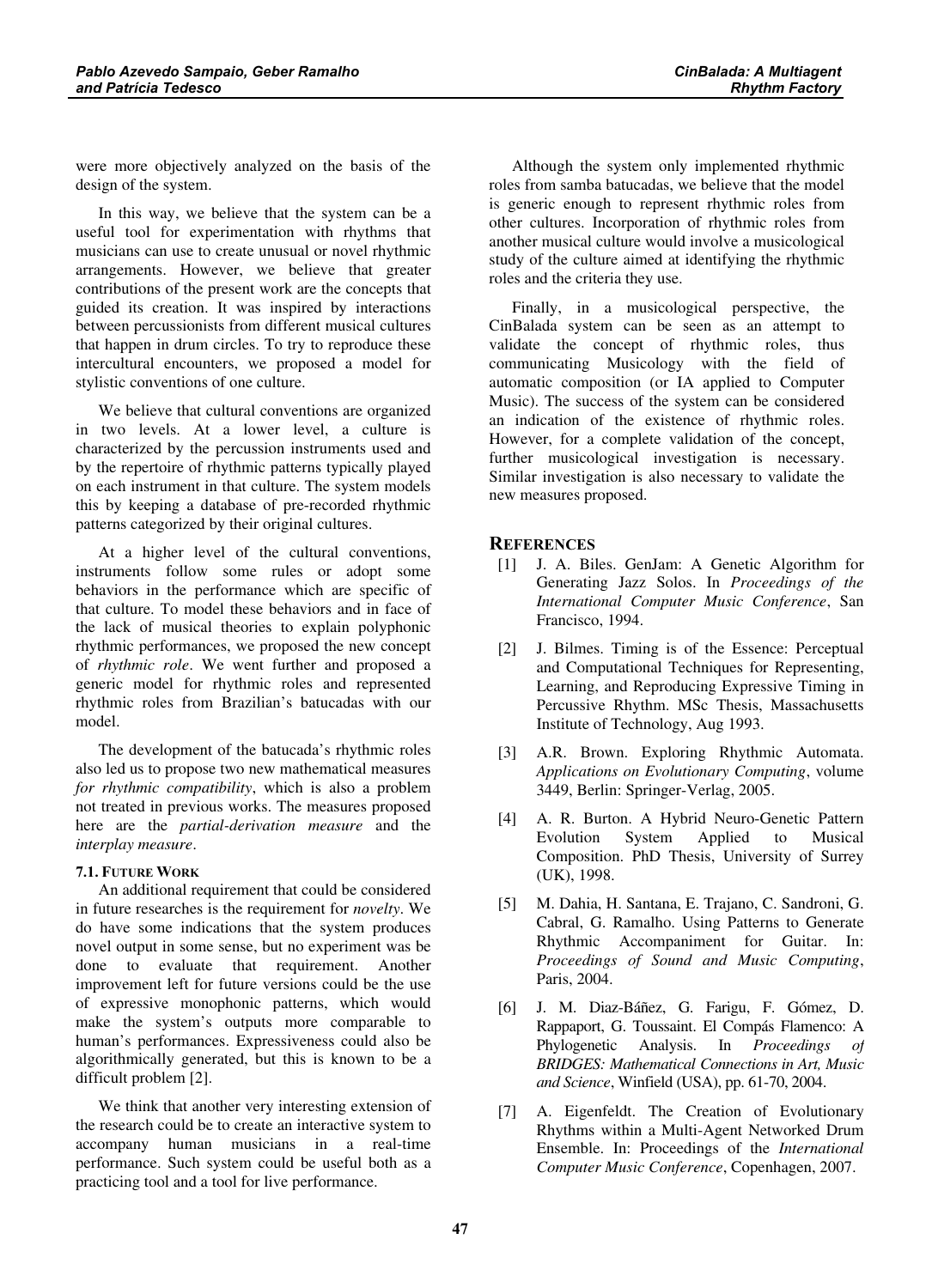- [8] T. Gifford, A. Brown. The Ambidrum: Automated Rhythmic Improvisation. In: Proceedings of the Australasian Computer Music Conference, pp. 44- 49, Adelaide, Australia, 2006.
- [9] M. Gimenes, E. R. Miranda. A memetic approach to the evolution of rhythms in a society of software agents. In: Proceedings of the X Brazilian Symposium on Computer Music (SBCM 2005), 2005.
- [10] F. Gómez, A. Melvin, D. Rappaport, G. Toussaint. Mathematical Measures of Syncopation. In Proceedings of BRIDGES: Mathematical Connections in Art, Music, and Science, Banff (Canada), pp.73-84, 2005.
- [11] K. Gustafson. The graphical representation of rhythm. Progress Reports from Oxford Phonetics (PROPH), 3, pp. 6–26, 1988.
- [12] M. Hart. Rhythm As A Tool For Healing and Health in The Aging process, Testimony Before the U.S. Senate Committee on Aging,1991.
- [13] D. Horowitz. Generating Rhythms with Genetic Algorithms. In Proceedings of the 1994 International Computer Music Conference, Aarhus (Denmark), 1994.
- [14] N. R. Jennings, P. Faratin, A. R. Lomuscio. Automated Negotiation. In: Proceedings of the 5th International Conference on Practical Application of Intelligent Agents and Multi-Agent Systems, PAAM, pp. 23-30, 2000.
- [15] F. Lerdahl, R. Jackendoff. A Generative Theory of Tonal Music. MIT Press, Cambridge, 1983.
- [16] J. London. Hierarchical Representations of Complex Meters. In: Proceedings of the 6th International Conference on Music, Perception and Cognition, Keele University (UK), 200.
- [17] J. M. Martins, M. Gimenes, J. Manzolli, A. Maia. Similarity Measures for Rhythmic Sequences. In: Proceedings of the X Brazilian Symposium on Computer Music (SBCM 2005), 2005.
- [18] J. M. Martins, E. R. Miranda. A Connectionist Architecture for the Evolution of Rhythms. Applications of Evolutionary Computing, volume 3907, Berlin: Springer-Verlag, 2006.
- [19] J. M. Martins, E. R. Miranda. Emergent Rhythmic Phrases in an A-Life Environment. In: Proceedings of the Workshop on Music and Artificial Life - European Conference of Artificial Life (ECAL), Lisbon (Portugal), 2007.
- [20] D. Murray-Rust. VirtuaLatin Agent Based Percussive Accompaniment. MSc Thesis in Informatics, School of Informatics – University of Edinburgh, 2003.
- [21] P. Nauert. Division- and Addition-Based Models of Rhythm in a Computer-Assisted Composition System. Computer Music Journal, 31(4), pp. 59-70, Cambridge: MIT Press, 2007.
- [22] F. Pachet. Rhythms as Emerging Structures. In Proceedings of the International Computer Music Conference 2000, Berlim, 2000.
- [23] G. Papadopoulos, G. Wiggins. AI Methods for Algorithmic Composition: A Survey, a Critical View and Future Prospects. In Proceedings of the AISB'99 Symposium on Musical Creativity, Edinburgh, pp. 110-117, 1999.
- [24] A. Pazos, A. S. del Riego, J. Dorado, J. R. Cardalda. Genetic Music Compositor. In Proceedings of the Congress of Evolutionary Computation 1999 (CEC'99), Washington, pp. 885-890, 1999.
- [25] M. Pearce. Generating Rhythmic Patterns: a Combined Neural and Evolutionary Approach. MSc Thesis in Artificial Intelligence, School of Informatics, University of Edinburgh, 2000.
- [26] M. T. Pearce, G. A. Wiggins. Towards a framework for the evaluation of machine compositions. In Proceedings of the AISB'01 Symposium on Artificial Intelligence and Creativity in the Arts and Sciences, York (England), pp. 22–32, 2001.
- [27] A. Pease, D. Winterstein, S. Colton. Evaluating machine creativity. In Proceedings of the International Conference on Case Based Reasoning 2001, Vancouver, 2001.
- [28] M. Salazar. Batucadas de Samba. Lumiar Editora, Rio de Janeiro, 1991.
- [29] P. A. Sampaio, P. Tedesco; G. Ramalho. CInBalada: um Laboratório Multiagente de Geração de Ritmos de Percussão. In: Proceedings of the X Brazilian Symposium on Computer Music (SBCM 2005), 2005.
- [30] P. A. Sampaio. CInBalada Um Laboratório Rítmico. Master's Thesis. CIn (Center of Informatics) – UFPE (Federal University of Pernambuco), 2006.
- [31] C. de O. Santos, T. S. Resende. Batuque book maracatu: baque virado e baque solto. Lumiar, Recife, 2005.